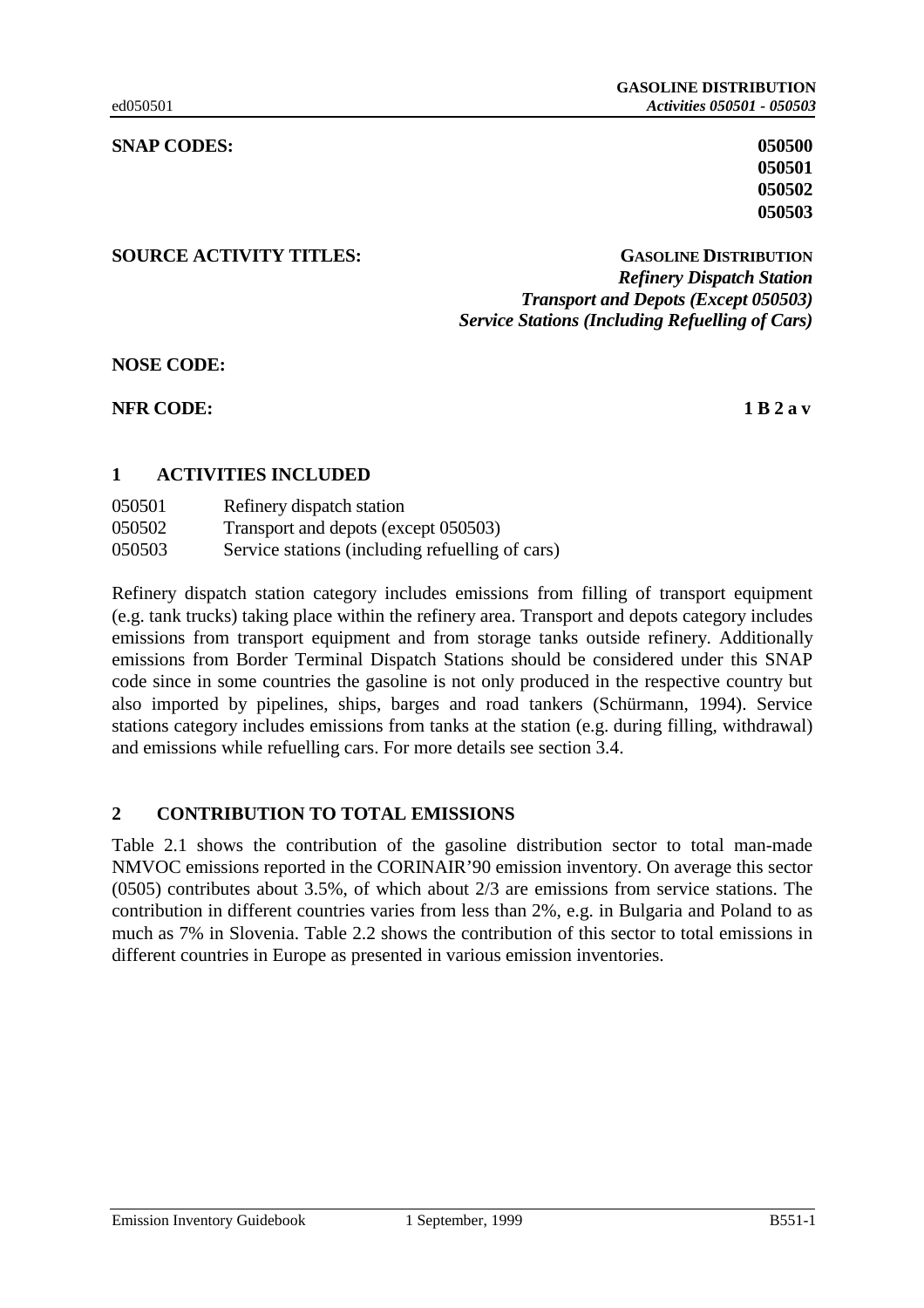## **Table 2.1: Contribution to total man-made NMVOC emissions in Europe reported in CORINAIR'90 emission inventory.**

| Source-activity             | SNAP-code |                 | Contribution (excluding emissions from nature) [%] |              |                 |          |                 |                  |                 |
|-----------------------------|-----------|-----------------|----------------------------------------------------|--------------|-----------------|----------|-----------------|------------------|-----------------|
|                             |           | SO <sub>2</sub> | NO <sub>x</sub>                                    | <b>NMVOC</b> | CH <sub>4</sub> | $\rm CO$ | CO <sub>2</sub> | N <sub>2</sub> O | NH <sub>3</sub> |
| Refinery Dispatch Station   | 050501    | ۰               | ۰                                                  | 0.2          |                 |          |                 |                  |                 |
| <b>Transport and Depots</b> | 050502    | -               | -                                                  | 0.9          | -               |          |                 |                  |                 |
| Service Stations            | 050503    |                 |                                                    | 2.3          |                 |          |                 |                  |                 |

**0** - emissions are reported, but the exact value is below the rounding limit of 0.1 percent

**-** - no emissions are reported

| Table 2.2: Contribution of gasoline distribution sector to total man-made NMVOC |  |  |  |  |
|---------------------------------------------------------------------------------|--|--|--|--|
| .<br>emissions                                                                  |  |  |  |  |

| <b>Country/Region</b> | Year | <b>Reference</b>    |        |        | Contribution to total man-made NMVOC<br>emissions $[\%]$ |        |
|-----------------------|------|---------------------|--------|--------|----------------------------------------------------------|--------|
|                       |      |                     | 050500 | 050501 | 050502                                                   | 050503 |
| <b>OECD</b> Europe    | 1980 | OECD, 1990          | 4.4    |        |                                                          |        |
| <b>OECD</b> Europe    | 1983 | Edwards et.al, 1986 | 5.2    |        |                                                          | 3.6    |
| EC                    | 1985 | Bouscaren, 1990     | 4.4    |        |                                                          | 3.2    |
| Ireland               | 1985 | Bouscaren, 1990     | 4.2    |        |                                                          | 3.7    |
| <b>Netherlands</b>    | 1985 | KWS2000, 1989       | 5.0    |        |                                                          | 2.3    |
| Slovenia              | 1988 | Rode, 1993          | 6.7    |        |                                                          |        |
| UK.                   | 1988 | Passant, 1993       | 4.3    |        |                                                          |        |
| UK.                   | 1990 | CORINAIR'90         | 5.1    |        | 1.9                                                      | 3.3    |
| Slovakia              | 1990 | Mareckova, 1994     | 3.9    |        | 0.5                                                      | 3.4    |
| Bulgaria              | 1990 | CORINAIR'90         | 1.8    |        | 0.4                                                      | 1.4    |
| Ireland               | 1990 | McGettigan, 1993    | 1.8    |        | 0.4                                                      | 1.4    |
| Poland                | 1990 | Fudala, 1993a       | 1.5    |        |                                                          |        |
| Poland                | 1992 | Fudala, 1993b       | 2.5    |        |                                                          |        |

Nearly all of 28 countries participating in CORINAIR'90 inventory reported emissions from this sector including 10 countries reporting emissions from the sector 050501, 21 from 050502, and 24 from 050503.

# **3 GENERAL**

# **3.1 Description**

Gasoline distribution starts at the refinery dispatch station (050501) or at the border terminal dispatch station (050502) from where it is loaded into rail cars, barges, coastal tankers, pipelines for delivery to marketing depots (050502) or into road vehicles for delivery to service stations (050503) or small marketing depots (050502). From marketing depots (or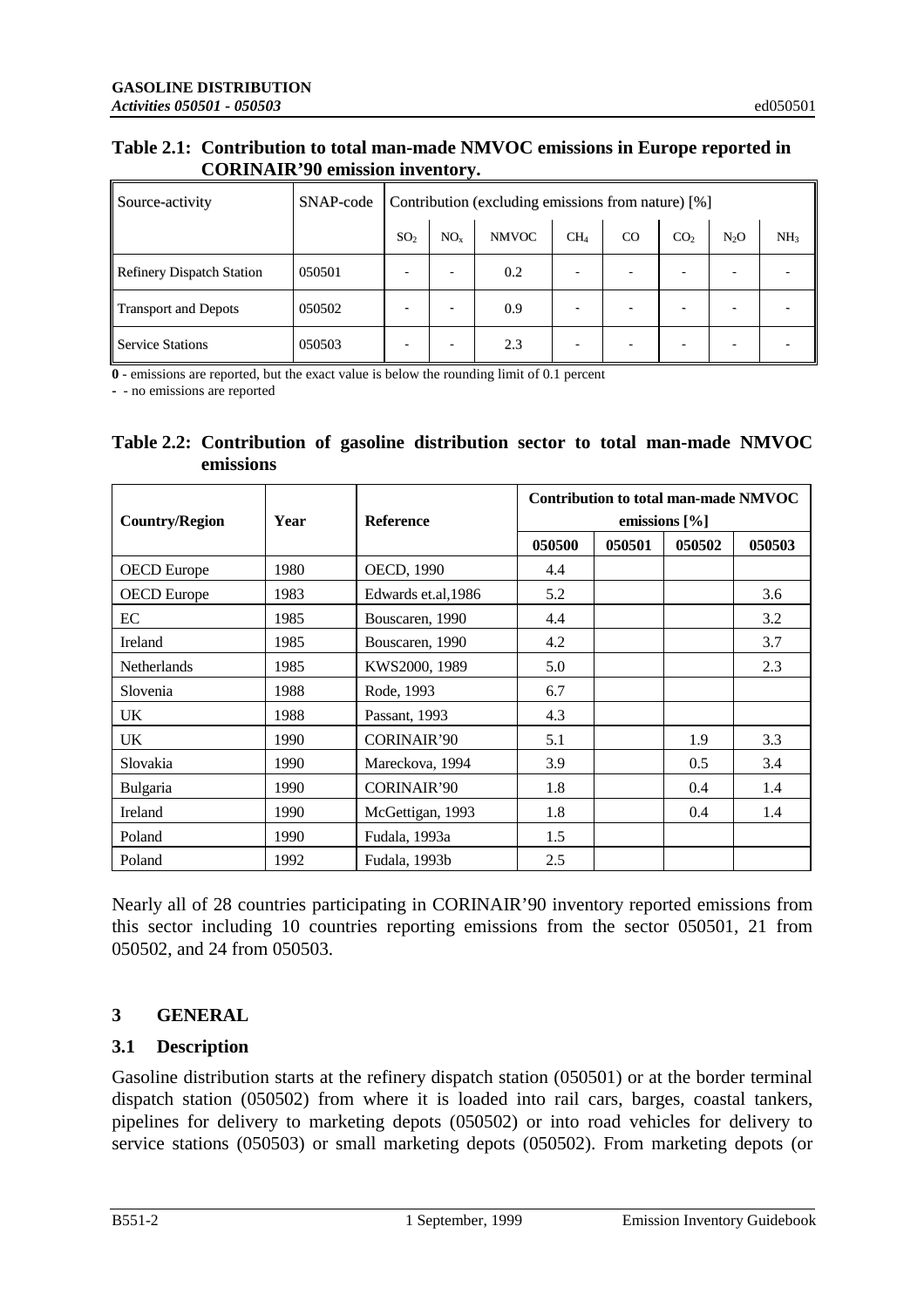directly from border terminals), gasoline is loaded into road vehicles for delivery to service stations where it is transferred into underground storage tanks and subsequently dispensed into automobile fuel tanks. This gasoline distribution chain is presented in Figure 3.1.





# **3.2 Definitions**

## Fixed Roof Tank

A fixed roof tank consists of a cylindrical steel shell topped by a coned roof and could be equipped with internal floating cover in aluminium or steel as well as with a pressure/Vacuum vent (PV vent).

## Floating Roof Tank

A tank normally used in terminal operations which is equipped with a roof floating on top of the gasoline.

## Marketing Depot

One or more storage tanks where gasoline is received by pipeline, road truck, barge or rail car, and is stored in bulk for subsequent transportation or distribution by road truck.

## Onboard Canister

A container filled with an adsorbent (e.g., activated carbon) which collects gasoline vapours in a motor vehicle.

## Reid Vapour Pressure (RVP)

The vapour pressure of a product (e.g. gasoline) is determined by a standard laboratory method called RVP, which measures its inherent tendency to evaporate at 38 °C with vapour/liquid ratio of 4/1. RVP is reported in kPa. For details of the equipment and procedures refer to the following standard methods: IP 69/78 (Vapour pressure Reid method), ASTM D323 (Vapour pressure of petroleum products Reid method), ISO 3000-1974 (Petroleum products - Determination of vapour pressure - Reid method).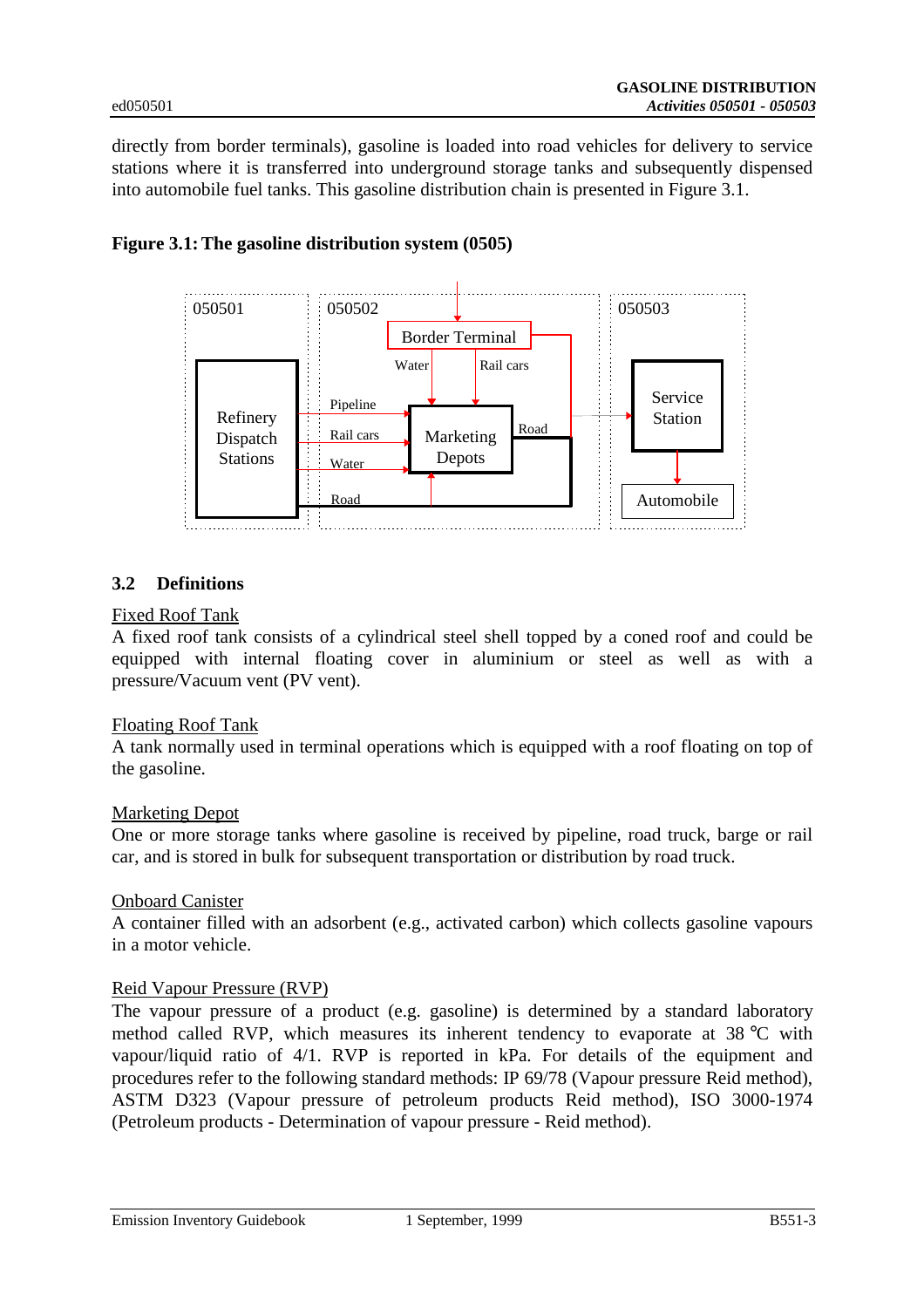Any premises at which gasoline is dispensed into the fuel tanks of motor vehicles, including marinas (gasoline fuelling point which services water craft) with land-based storage.

# Stage I Controls

The equipment used to recover gasoline vapours at terminals (dispatch stations), marketing depots, and from service stations.

## Stage II Controls

The equipment used to recover gasoline vapours emitted during motor vehicle refuelling at service stations.

## True Vapour Pressure (TVP)

If any liquid is introduced into an evacuated container, molecules will escape from the liquid surface by virtue of their kinetic energy to form vapour. Thereafter, some vapour will condense and eventually a state of equilibrium is reached, which is sustained if the temperature remains constant. The observed pressure in absolute units in the vapour space is defined as the true vapour pressure (TVP) of the liquid at the constant temperature applicable.

## Vapour Balancing

Vapours displaced from tanks receiving gasoline are returned to tanks delivering the gasoline.

## Vapour Destruction Unit (VDU)

An installation, normally located at a terminal, which receives gasoline vapours from cargo tank trucks and destroys them by thermal oxidation or other means.

## Vapour Recovery Unit (VRU)

An installation, normally located at a terminal, which receives gasoline vapours from cargo tanks and recovers them for subsequent use, e.g. condensation.

# **3.3 Techniques**

The refinery products (e.g. gasoline) are stored in tanks of different construction, i.e., fixed or floating roof tanks. Then the products are transferred to tank trucks, rail cars, etc., using various techniques of loading, i.e. top, bottom, or submerged loading. The gasoline is delivered directly to service station (stored in underground tanks) or to marketing depots where it is stored in tanks similar to those used in refineries. In some countries the products are imported and stored at border terminals before distribution (see Fig. 3.1).

## Fixed Roof Tank

These tanks are normally equipped with a Pressure/Vacuum vent (PV vent) and can be vapour balanced. They continue to be used for motor gasoline at the smaller installations and depots, typified by lower throughput levels (Williams et al, 1986; ECE, 1990; CCME, 1991). These tanks could be classified as follows (Schürmann, 1994):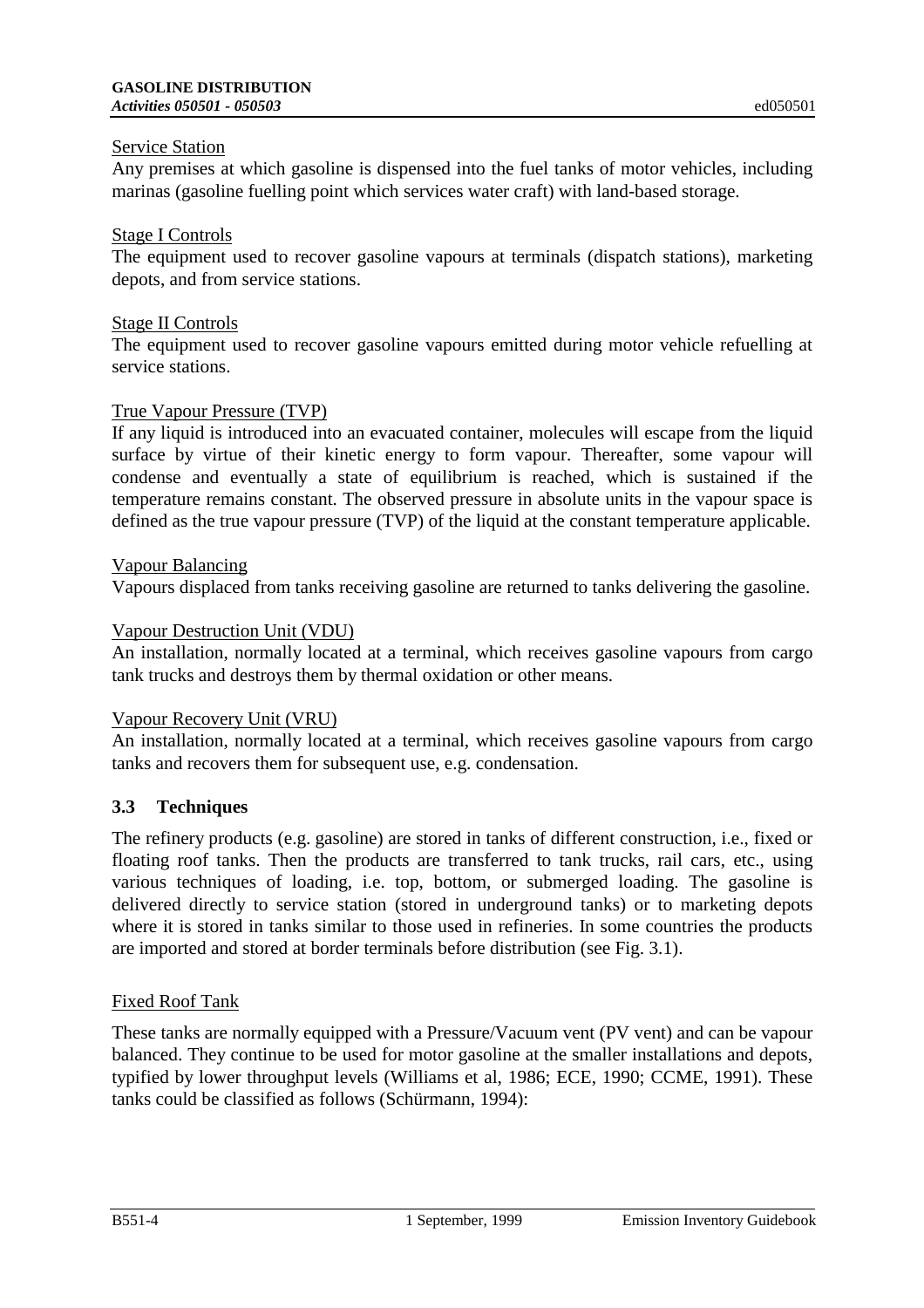- Fixed roof tanks without internal floating roof and without pressure/vacuum (PV) vent;
- Fixed roof tanks with internal floating roof and without PV vent;
- Fixed roof tanks without internal floating roof and with PV valve, whereby pressure range (e.g. +20mbar/-5mbar or +180mbar/-50mbar) has an influence on storage emissions.

The internal floating roofs are typically made of steel or aluminium sheets. The steel internal covers are longitudinally welded and in direct contact with the liquid surface. The aluminium covers generally have a closed surface of clamped sheets and float several centimetres above the product surface on floats (VDI, 1985).

## Floating Roof Tank

A tank normally used in terminal operations as well as at principal marketing installations away from refineries. It consists of a cylindrical steel wall equipped with a floating roof. The roof floats on top of the gasoline, and is equipped with seals to the sidewall to minimise vapour loss; the air space above a floating roof is vented to the atmosphere. Floating roof decks are of three general types: pontoons, pan, and double deck. A floating roof tank normally cannot be vapour balanced (Williams et al, 1986; ECE, 1990; CCME, 1991).

#### Bottom loading

A system for loading liquid petroleum products into a cargo tank truck from the bottom, through a system of pipes, valves and dry-disconnect fittings (CCME, 1991; Williams et al, 1986).

#### Splash Loading

The loading arm is positioned with the outlet above the tank bottom so that the gasoline falls to the liquid surface. This leads to a high vapour evolution (Williams et al, 1986; ECE, 1990).

#### Submerged Top Loading

A system for loading liquid petroleum products into any tank by means of a pipe to provide entry below the liquid surface, thereby minimising splash and vapour formation (CCME, 1991; Williams et al, 1986).

#### Underground Storage Tank

A storage tank that is completely buried by or covered with earth, backfill or concrete, or a partially buried tank. A partially buried tank means a storage tank that has 10% or more of its volume below adjacent ground level. These tanks normally have fixed fill pipes which discharge at the bottom of the tank (CCME, 1991; Williams et al, 1986).

## **3.4 Emissions**

Emissions of hydrocarbons to atmosphere occur in nearly every element of the gasoline distribution chain. The emissions can be classified as follows (for details see Williams et al, 1986 and ECE, 1990):

- 1. Emissions from bulk storage tanks (refinery dispatch station, border terminals, marketing depots),
- 2. Service station storage tank emissions;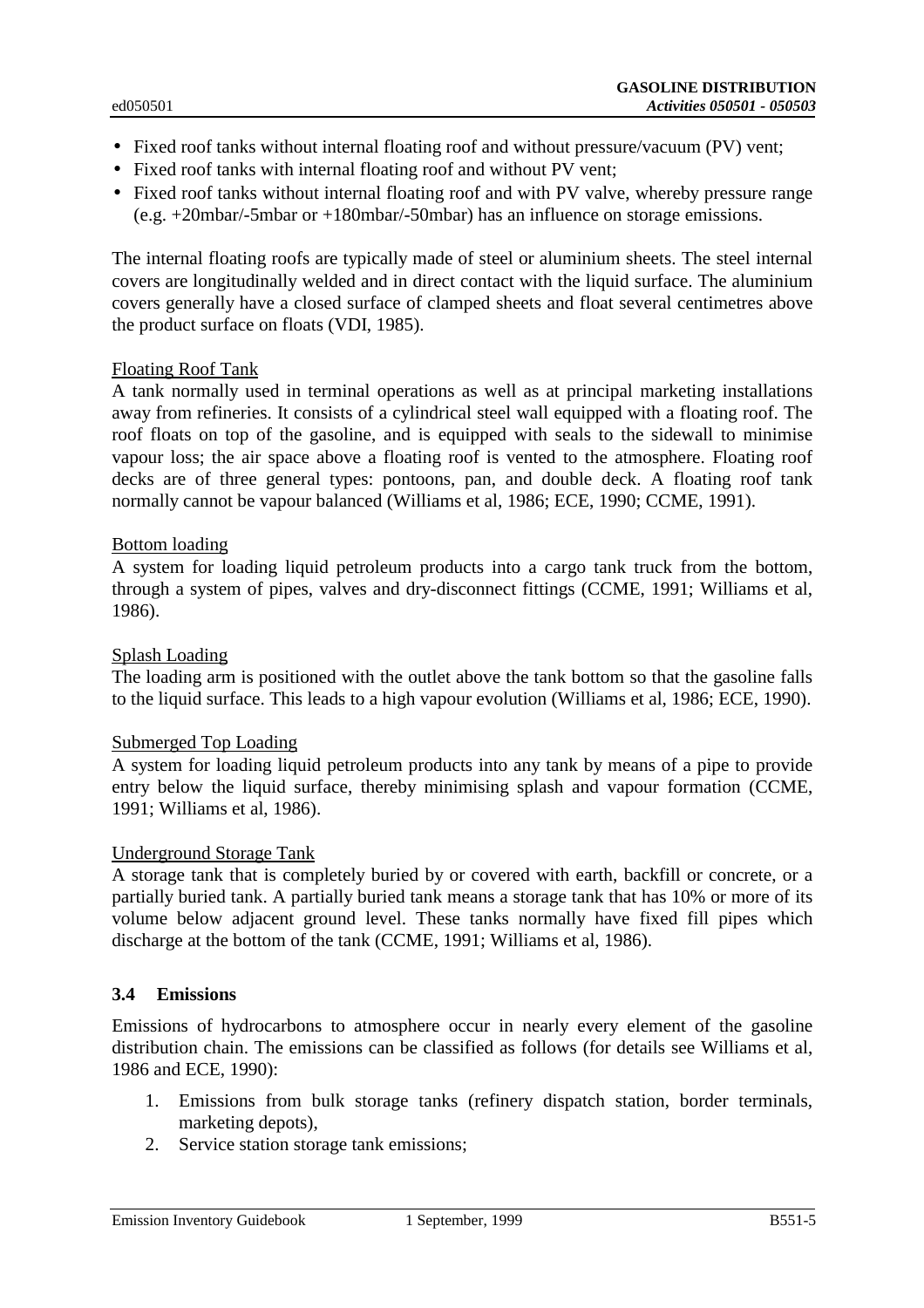- 3. Transport vehicle filling emissions;
- 4. Other emissions.

# **3.4.1 Emissions from bulk storage tanks**

There are basically two types of bulk storage tanks:

## Floating Roof Tanks and Fixed Roof Tanks with internal floating covers

There are two major sources of emissions associated with the storage of intermediate volatility liquids:

- a) *Standing storage emissions* are caused mainly by evaporation of liquid product through imperfections in the flexible peripheral seals. Included are any evaporative emissions through the deck structure and fittings such as manholes, gauge pipes and hatches, also roof support columns or legs. The emissions vary depending on design of surface covers (steel or aluminium), see section 3.3. Techniques and 3.5. Controls. Additionally the wind can have a significant influence on the magnitude of these emissions if the tanks are ventilated.
- b) *Withdrawal emissions* occur following the withdrawal of liquid product. They are due to evaporation of the film of gasoline which adheres to the surface of the tank walls, and any tank roof support columns fitted. The magnitude of these emissions is mainly influenced by the surface condition e.g., presence of rust or a tank lining.
- c) *Filling of the tank* after revisions or complete emptying when the floating roof stands on its supports causes additional emissions.

## Fixed Roof Tanks without internal floating covers

- a) *Displacement emissions* occur due to displacement of the mixture of air and hydrocarbon vapour by the incoming gasoline. The vapour emitted originates mainly by evaporation from the previous tank contents during storage.
- b) *Withdrawal emissions* occur following intake of air via the pressure/vacuum relief valves. Dilution of the hydrocarbon vapour/air mixture previously contained in the vapour space will lead to further evaporation to restore the equilibrium.
- c) *Working emissions* are defined as the sum of displacement and withdrawal emissions caused by gasoline movements.
- d) *Breathing emissions* are caused by temperature variations and changes in the barometric pressure which in turn cause expansion and contraction of both liquid and vapour within the tank.

## **3.4.2 Service station storage tank emissions**

The main contribution comes from displacement when an incoming bulk delivery of gasoline is received into tanks. There are also withdrawal and breathing emissions, the latter being of minor significance since tanks are normally double walled underground tanks and are not subject to "above-ground" diurnal temperature changes but the variation in atmospheric pressure influences the breathing emissions.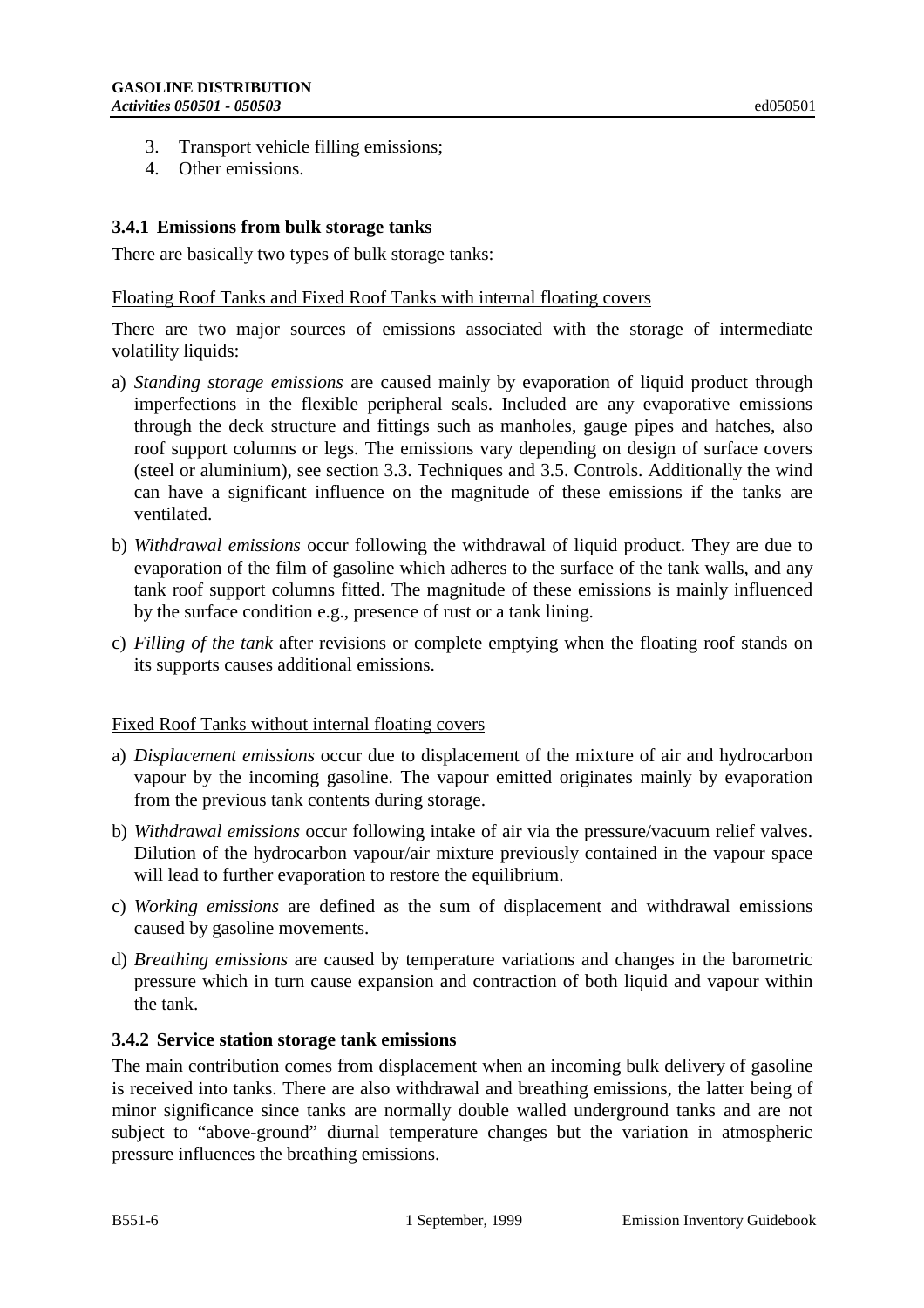See also note in section 14. Additional Comments on emissions from leaking underground storage tanks.

# **3.4.3 Transport vehicle filling emissions**

These occur when gasoline is transferred from storage tanks into transport vehicles, i.e. road tankers, rail cars, barges, and when dispensed into cars. The emissions are a combination of vapour from the previous tank contents and the vapour evolved as a result of splashing and turbulence during filling. The transit or breathing losses are minor (see section 3.4.4.d). It might be worth paying more attention to vapour emissions resulting from spillage when refuelling cars. Four categories of loss were identified (see below). Most of these losses can be avoided by correct maintenance and handling of the dispensing equipment.

- a) Pre-fill drip from the nozzle while being handled between the pump and the vehicle,
- b) Spit-back of gasoline from the fuel tank filler pipe, resulting from the pressure build -up in the vapour space,
- c) Overflow from the filler pipe,
- d) Post-fill drip from the nozzle while being handled between the vehicle and the pump.

## **3.4.4 Other emissions**

Emissions described here are of minor magnitude as compared to those described above and include the following:

- a) *Fugitive emissions* occur following seepage of gasoline liquid through parts of handling equipment such as pipeline gaskets, also pump and valve stem seals. Pipelines are closed systems and essentially emission free. They are however subject to some fugitive losses and possible leaks due to temperature rise.
- b) *Ship and barge ballasting emissions* hydrocarbon vapours are displaced into the atmosphere when a compartment, which has previously contained gasoline, is loaded with ballast water.
- c) *Transport vehicle emissions whilst travelling* are often negligible because the vapour and pressure retention capability of the tank or compartment will be above the level at which breathing will be induced by the temperature variations that may occur. However, in some cases these emissions should not be neglected; the containers of road vehicles are subject to significant heating up (depending on colour also) whilst the pressure range of their PV vents is limited to 50 mbar, corresponding to a temperature difference of +15ºC, ignoring expansion of liquid. Many rail cars are free vented and their emissions are not negligible.
- d) *Spillage and leakage* any activity involving the transfer of gasoline from one form of container to another is a potential point of spillage. Also, leakage from storage and handling equipment such as loading arms, swivels and storage tanks, in addition to flanges and valves, can contribute to vapour emissions. Such emissions should only make a minimum contribution to the total which occur in the gasoline distribution sector, providing facilities are well designed and operated efficiently.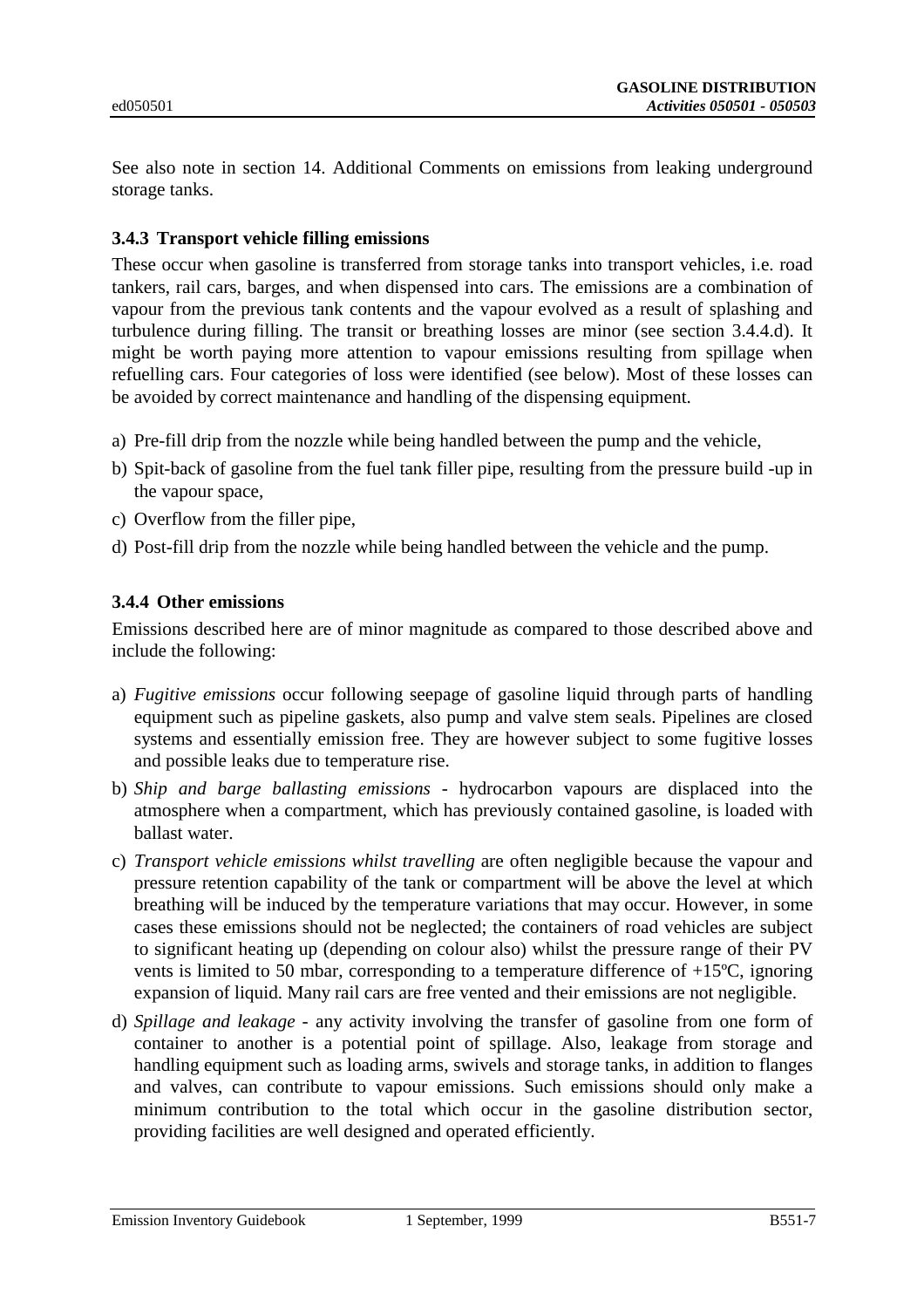# **3.5 Controls**

Considerable reduction of hydrocarbon emissions from gasoline distribution network is achieved by modifying truck, barge or rail car tanks loading practices, installing closed vapour recovery units (VRU), as well as providing fixed roof storage tanks with internal floating covers. Additionally, Stage I and Stage II control measures are being introduced. For more details on control options described in this section see Richards et al, 1990; ECE, 1990; Williams et al, 1986; CCME, 1991; VDI, 1985; EPA, 1985.

# **3.5.1 Storage Tanks**

There are several ways to control emissions from storage tanks. In most major terminals, vapour emissions from working tankage are controlled by the use of floating roof tanks or fixed roof tanks with internal floating covers (IFCs). These will reduce vapour emissions from tankage by at least 90% for welded steel pans (VDI, 1985). If aluminium pans are used the reduction efficiency may be lower (ca. 70%). A very simple but effective measure is to paint the shell of tank white. A white coating reflects 70% of the energy of the irradiating sunlight (see VDI, 1985 for more details on effects of different colour and type of coatings). Another option is to install Stage IA devices, described in section 3.5.2. There is an extensive experience in use of internal floating covers and replacement of fixed roof tanks by floating roof tanks. In Finland and Germany the majority of fixed roof tanks are equipped with IFCs. In Canada, in 1983, 89% of this category of tanks were equipped with floating roof (Made, 1988).

Important note:

It is believed that because of the change to unleaded gasoline, the rubber elements, like seals, are deteriorating faster. Therefore, the given reduction efficiencies for storage tanks might not be achieved in some cases (M. Wyser, J. Baumann; pers. communication).

# **3.5.2 Stage I Controls**

Stage I controls refer to a variety of techniques reducing VOC emissions at marketing terminals (Stage IA) and when gasoline is delivered to service stations (Stage IB).

# Stage IA

Stage IA systems basically include two parts:

- a) *Vapour Balance Lines between Tanks and Loading Gantries* When a group of fixed-roof gasoline tanks is subject to simultaneous receipts and deliveries, interconnecting the tank vapour spaces can reduce emissions to atmosphere by allowing displaced vapours from a receiving tank to flow into the vapour space of a delivering tank. In some areas vapour return lines have been installed to reduce exposure of vehicle loading personnel to gasoline vapours. Currently, these lines are generally installed in conjunction with a vapour recovery unit (VRU). In Switzerland, all of the marketing depots are fully equipped with vapour balance lines between road tankers and tanks as well as between tanks and tank cars.
- b) *Vapour Recovery Units (VRU)* remove hydrocarbons emitted from tanks or vehicle loading operations usually by either cooling/condensation, liquid loading absorption or carbon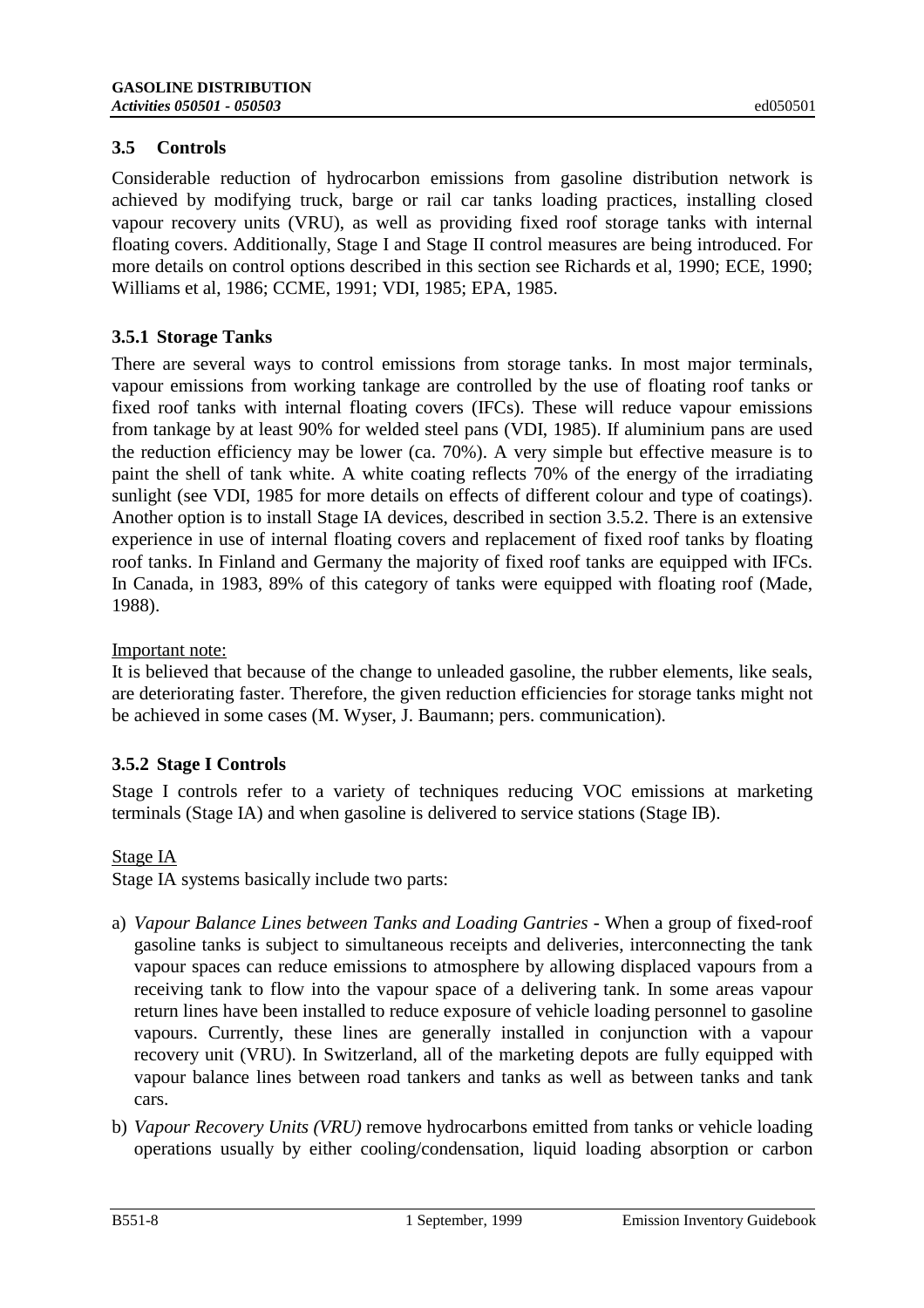adsorption or a combination of these processes (for details of the processes see ECE, 1990). The recovered hydrocarbons are usually returned to tankage in liquid form. VRUs are either single-stage, based on one of the above mentioned processes, with recovery efficiencies of the order of 95%, or double-stage, with additional processing of the first stage tail gas, with design efficiencies close to 100%. Until 1988, relatively small number of VRUs had been installed in Europe (Richards et al, 1990) of which the large majority are for road vehicle loading. Recently installed units are designed to meet the US EPA limits of VOC emissions per litre of product loaded into a vehicle, i.e.  $35g/m<sup>3</sup>$  requires single-stage unit, or more stringent TA-Luft limits, i.e.  $150 \text{ mg/m}^3$  requiring double-stage VRUs. In Switzerland, VRUs are installed at border terminals and refineries.

Richards et. al, 1990 gives average efficiencies of Stage IA systems, assuming 95% efficiency of VRU, 95% vapour collection efficiency at the loading gantry for bottom loading and 85% for top loading, as 90% and 80%, respectively. These numbers are based on an average TVP of 35 kPa. Schürmann, 1994 uses different efficiencies, namely 100% for bottom loading and 85% for top loading with gas balancing systems.

## Stage IB

Stage IB applies to vapour balancing systems between service station tanks and trucks supplying gasoline to them. Saturated vapours, displaced from the tank vent pipes when receiving gasoline, are returned to the truck compartment from which the gasoline is supplied, via a piping system and/or hoses. There are several piping configurations possible, for details see Richards et. al, 1990, ECE, 1990, Williams et al, 1986. According to CONCAWE (Richards et. al, 1990) about 33% of service stations in EC12 countries in 1988 were equipped with Stage IB systems. It has been reported that with well designed systems vapour collection efficiencies are higher than 95%. Schürmann, 1994 uses in his report a reduction efficiency of 100% for stations equipped with Stage IB controls.

## **3.5.3 Tank Trucks**

To reduce emissions, modified loading techniques are recommend, namely:

- a) Submerged top loading (reduces VOC emissions by 40 to 60%),
- b) Submerged top loading with in-line vapour return,
- c) Submerged top loading with external vapour return,
- d) Bottom loading,
- e) Bottom loading with vapour return .

Vapour collection and return from service stations is only undertaken in five European countries and both top and bottom loading trucks are equipped there with vapour return systems. In the USA, bottom loading with vapour return has been legally enforced by EPA standards since 1982. A typical emission reduction efficiency for vapour recovery at tank truck loading points given by OECD, EEC and CONCAWE is 89%. But there are several units installed in Germany to meet stringent regulations and their efficiency is 99.9% (ECE, 1990). This is also reported for Switzerland (Schürmann, 1994; M.Wyser pers. comm.).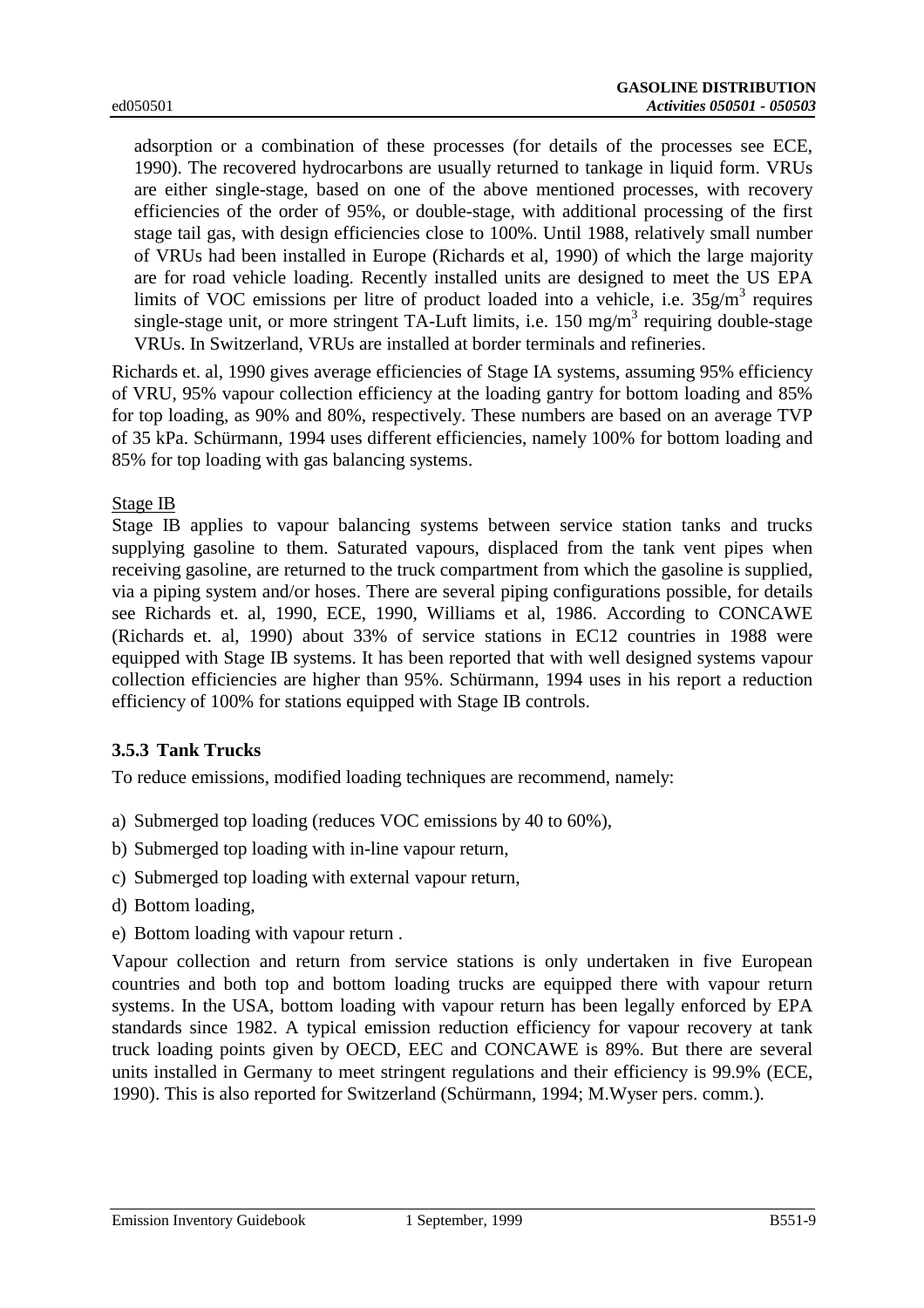# **3.5.4 Rail Cars**

Rail cars are generally top loaded in Europe. The recommended techniques to reduce emissions are the same as for tank trucks (see 3.5.3). According to OECD, EEC, and CONCAWE, vapour recovery units are operating with an average efficiency of 89% at rail car loading points (ECE, 1990). Schürmann, 1994 reports 85% efficiency for top loading operations with gas balancing systems. This efficiency could be improved if bottom loading would be introduced on a wider scale. Its introduction would additionally require automatic overfill protection systems on all rail cars.

# **3.5.5 Barges/Ships**

Modified loading techniques reduce loading losses by 60 to 80%. This involves low initial loading to reduce turbulence when filling the bottom, fast bulk (bottom) loading and slow final loading to reduce turbulence in the vicinity of the ullage as the liquid approaches the top (ECE, 1990). Vapour return/recovery systems are not very common. For inland barges equipped with such systems efficiencies of 88% and for ocean ships of 89% are reported by the EEC (Bouscaren et. al, 1988). Sometimes, the controls are installed but not used, according to M. Wyser (pers. communication) inland tankers on the Rhine river are equipped with vapour balancing systems but the systems are not used.

# **3.5.6 Car Refuelling**

# Stage II Controls

Stage II applies to vapour balancing systems between automobile fuel tanks during refuelling and the service station tank supplying the gasoline. Saturated vapours are displaced from the automobile fuel tank and returned to the service station tank via special fittings in the dispensing nozzle. Vapour escape from the automobile fill-pipe to the atmosphere is prevented by a special bellows which seals the fill pipe and routes the displaced vapours through the body of the dispensing nozzle to the hose. Different systems are available, in some of which the vapour flow is boosted by a vacuum pump. Essential to this system are standardised fill pipes and existence of Stage IB controls in place, otherwise Stage II devices may only delay the venting of vapour to the atmosphere.

In the late 80's, comprehensive test programmes were carried out in Sweden and Switzerland to estimate the recovery efficiency applying Stage II controls. The recovery efficiency of the system, weighted to the Swedish car population, was determined to be 56% and for Switzerland 53% (Switzerland has decided in 1989 to introduce Stage I and II controls at all service stations and vapour recovery at the principal storage units by 1994). Similar results were achieved in an investigation of the BP oil company at one of its stations in Stockholm. The recovery efficiency varied from 11 to 89%, average 61%, depending on the car type. To achieve a better efficiency, it will be necessary to introduce modifications to all new European car fill-pipes and tank vents. In the absence of these changes, an average efficiency between 50 and 60% can be assumed (Richards et. al, 1990). In the USA, where standardisation has been introduced, the EPA estimates the average in-service efficiencies at 62 to 86%, depending on the level of regulatory enforcement, mainly regular inspection. Additional problems with Stage II equipment, mentioned in the literature, are that this system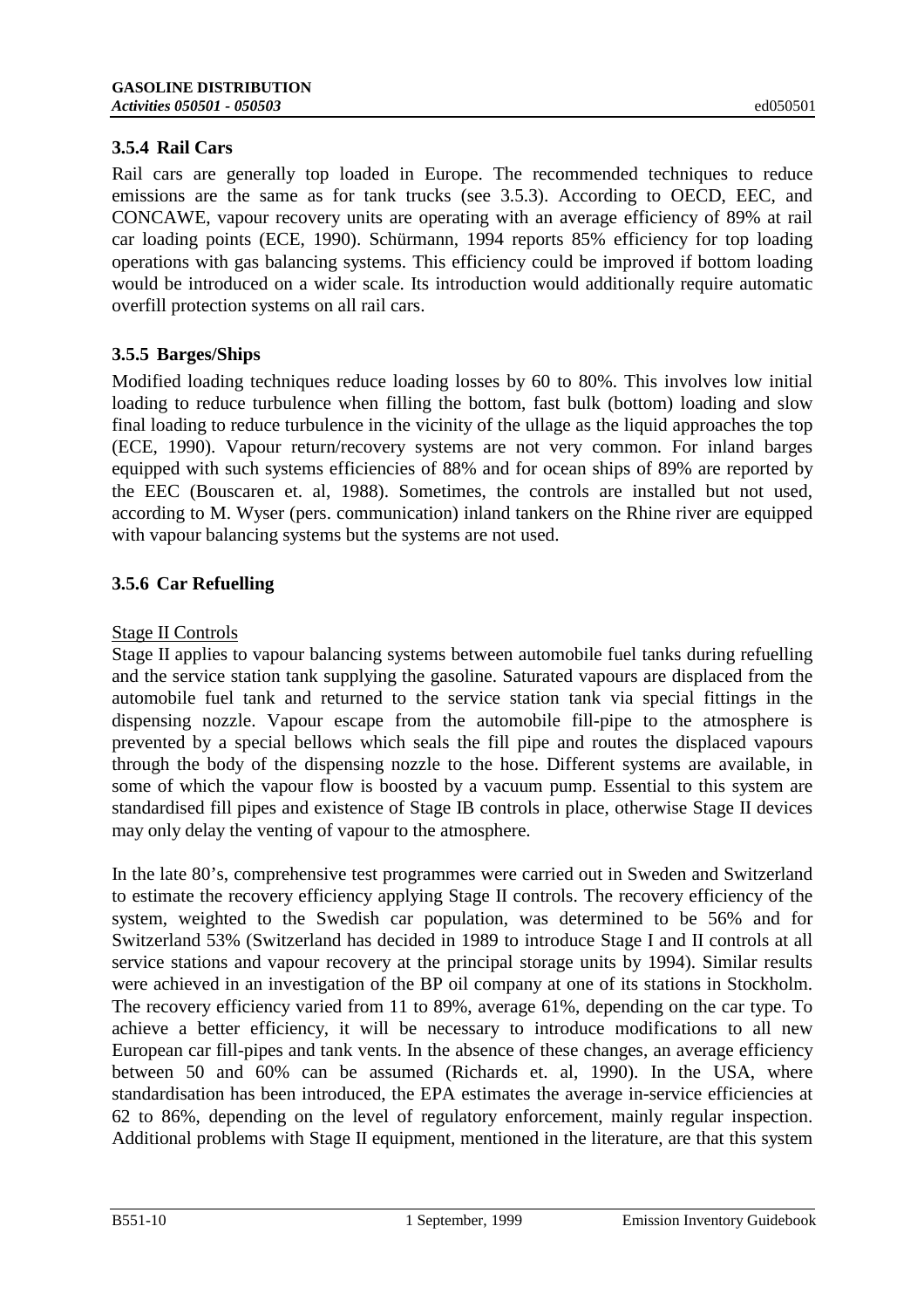cannot be used with shallow fuel tanks (motorcycles) and that American experience indicates greater spillage when these systems are installed.

#### On-board Canisters

These are a viable alternative to Stage II controls. According to the experience in the USA and CONCAWE (McArragher et al, 1988), enlarged carbon canisters could reduce refuelling emissions by more than 95%. Canisters are filled with activated carbon to which all external fuel system vents are connected. Any diurnal, hot soak as well as refuelling hydrocarbon emissions are adsorbed by the carbon and retained in the canister. The carbon is purged of hydrocarbons during normal driving by drawing the air back through the canister and into the engine where it is burnt.

#### RVP Reduction

This control option requires the reduction of gasoline volatility at the refinery from May to September. A reduction of volatility (RVP) of 17 kPa (from 79 to 62 kPa) would result in a 8 to 10% reduction of the annual emissions of VOC from the gasoline distribution sector (Environment Canada, 1989). Gasoline volatility reduction is reported to reduce VOC emissions from refuelling by 23% (ECE, 1990).

## **4 SIMPLER METHODOLOGY**

The simpler methodology is based on aggregated average emission factors (see section 8.1) combined with information on pumped volume of gasoline in the country. Where the information on type, efficiency and extent of emission control measures applied in distinguished sectors is available, the detailed methodology should be used.

## *Emission* = *(Average emission factor, see Table 8.1)* x *(pumped volume of gasoline)*

This simpler approach has been applied by CONCAWE to estimate emissions of VOC from the gasoline distribution sector in Western Europe (Edwards et. al, 1986). Similar average emission factors for the elements of gasoline distribution system are also given (with some reservations - see Veldt et. al, 1992) in the Second Edition of the CORINAIR Inventory Default Emission Factors Handbook (Bouscaren, 1992).

## **5 DETAILED METHODOLOGY**

To improve the quality of emission estimates, country specific data should be taken into account. Therefore, the detailed methodology requires knowledge on specific parameters of the gasoline distribution system (see section 6 below). Additionally basic physical and chemical parameters of distributed gasoline should be known. For details see procedure described in reference studies i.e., Williams et al, 1986; Foster et al, 1987; VDI, 1985.

An alternative methodology was offered by Swiss BUWAL (Bundesamt für Umwelt, Wald und Landschaft) (Schürmann, 1994). The following paragraph gives a general description of the methodology and is quoted after Schürmann, 1994.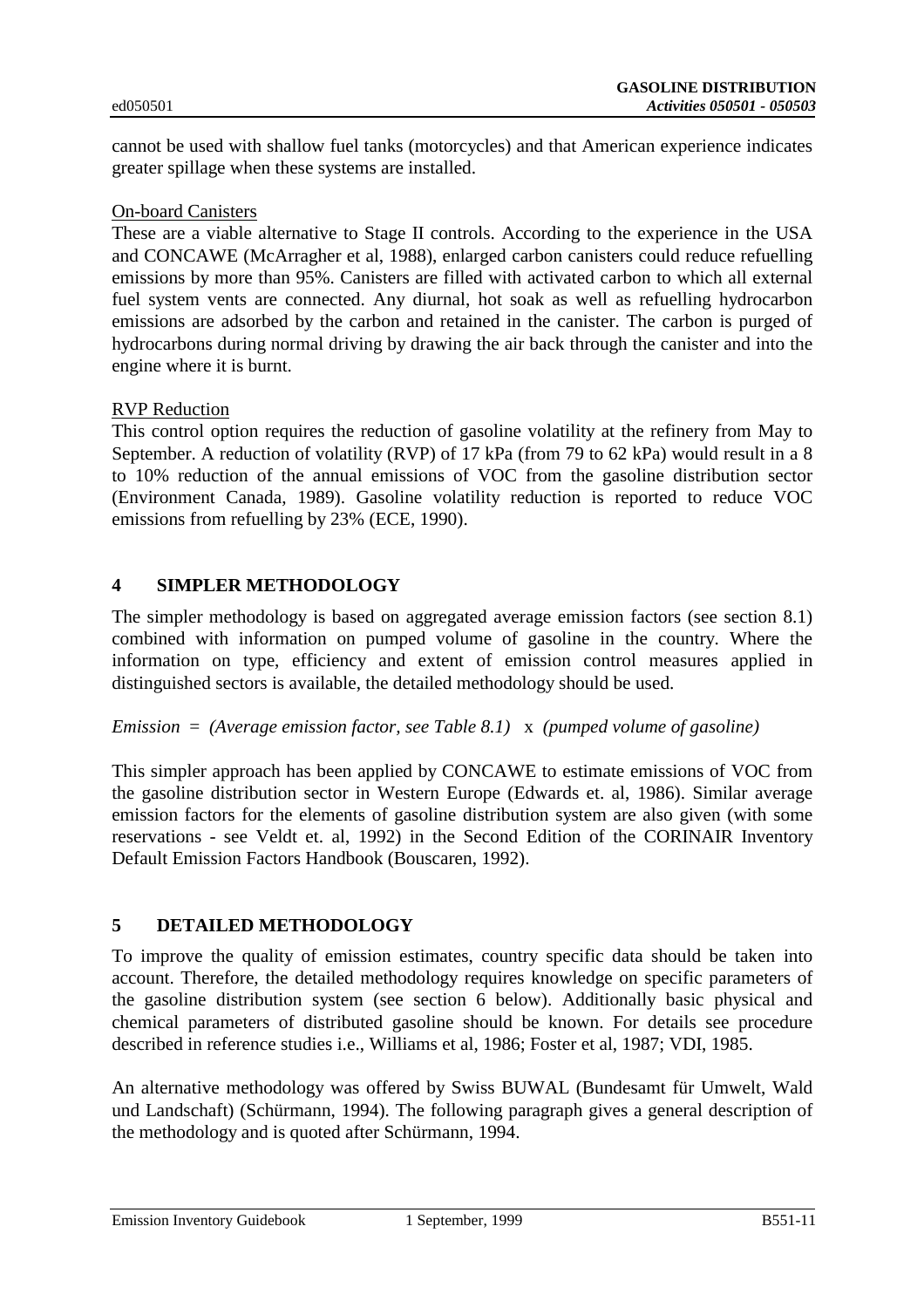The proposed detailed methodology is based on the analysis of gasoline flows from imports and refineries to car filling stations and the various loading and unloading techniques used. From the gasoline flow, a gas flow model is derived, which is analysed with regard to gas handling techniques to give distribution emissions on one hand and on determination of storage emissions on the other hand. It involves the following steps:

- a) Determination of the gasoline flows (in Mg/a) from the product sources (refineries and imports) to the filling stations.
- b) Determination of the gas flows (in  $m^3/a$ ) from the gas source (car) to the various emission locations or emission control locations
- c) Determination of the VOC-emissions for gasoline distribution (in kg/a)
- d) Determination of the VOC-emissions for gasoline storage (in kg/a)

This methodology has the following advantages:

- It reflects the actual emission situation better than aggregated emission factors,
- The results reflect directly the percentage of introduction of gas handling control measures (e.g. stage I and stage II) and of VRU installations in terminals,
- The emission factors for the various emission sources can be adapted to the local properties of gasoline composition, to the level of introduction of integral gas balancing techniques etc.,
- The detailed methodology is a model calculation which allows an analysis of the efficiency of various control measures and as such is an instrument for the planning of the introduction of control techniques.

The current version of this methodology is being reviewed, extended and tested by Swiss BUWAL. An up-to-date version, description and the diskette may be ordered from Dr. Jürg Baumann, BUWAL, Laupenstr. 20, 3003 Bern, Switzerland.

The following sections in this chapter of the guidebook do not refer to the 'Swiss' methodology since it was not available at the time of writing.

# **6 RELEVANT ACTIVITY STATISTICS**

# **6.1 Simpler methodology**

To estimate VOC emissions from the gasoline distribution sector (0505) the statistics of gasoline sold in the country/region are required. For calculation of emissions resulting from activities in relevant subsectors of gasoline distribution, distinguished in CORINAIR, emission factors given in section 8.1 of this document are used.

To take into account emission control measures in place, necessary data may be available from sectoral statistics or country studies. The reduction efficiencies given in section 3.5 of this document could be applied or (preferably) the efficiencies reported in national studies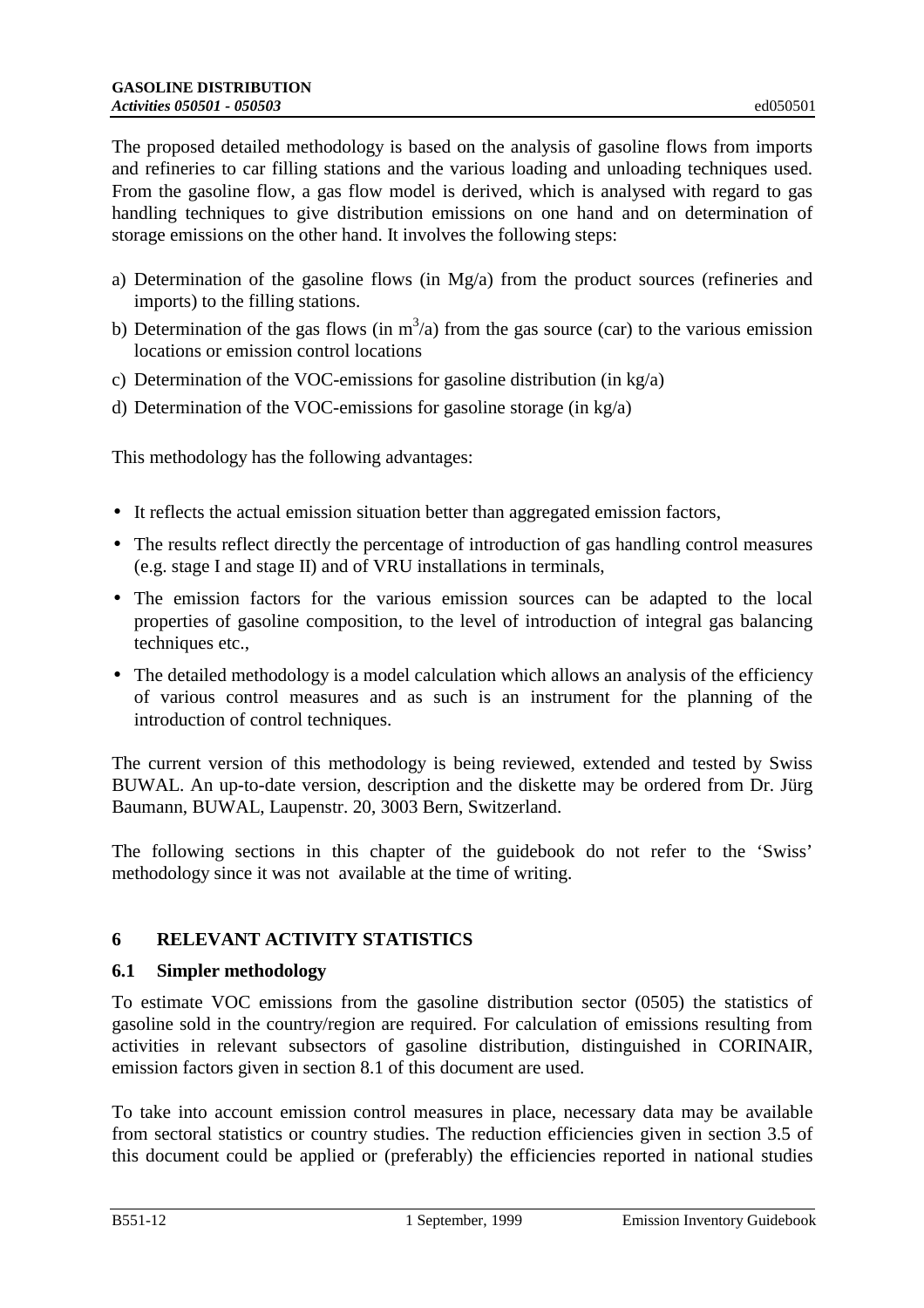should be used. However, it is considered that where information on controls is available the detailed methodology described below or the 'Swiss' method should be used.

# **6.2 Detailed methodology**

More detailed country specific data are needed as far as the technical parameters of equipment as well as operation practices are concerned. This includes:

- a) *Refinery Dispatch Station (050501)*  number, type, size of the tanks used at the refinery dispatch station as well as volume of gasoline stored in these tanks; volume of gasoline loaded into different transport modes (e.g., rail truck, pipeline, tank truck); gasoline loading practices for specific modes of transport (e.g., top-submerged, bottom); type and extent of emission control measures in place (e.g., Stage I).
- b) *Transport and Depots (050502) and Border Terminal, where applicable* number, type, size of the tanks used as well as volume of gasoline stored in these tanks; gasoline loading practices for used transport modes; type and extent of emission control measures in place (e.g., Stage I).
- c) *Service Stations (050503)* volume of gasoline sold; type and extent of emission control measures in place (e.g., Stage II , percentage of cars equipped with enlarged carbon canisters, the latter not relevant for past year inventories as this technology is not yet in use).
- d) *Characteristics of distributed gasoline* RVP, TVP, density.

Additionally, some meteorological data like average annual (or seasonal) temperature are needed to improve the quality of the inventory or calculate the seasonal variation in emissions.

## **7 POINT SOURCE CRITERIA**

Not applicable - see section 12.

# **8 EMISSION FACTORS, QUALITY CODES AND REFERENCES**

## **8.1 Simpler Methodology**

The emission factors presented are derived from the study of CONCAWE (Williams et al, 1986). The assumed liquid gasoline density is 730 kg/m<sup>3</sup> and condensed vapour density is 600 kg/m<sup>3</sup> . Hydrocarbon emission factors for uncontrolled techniques are given in Table 8.1.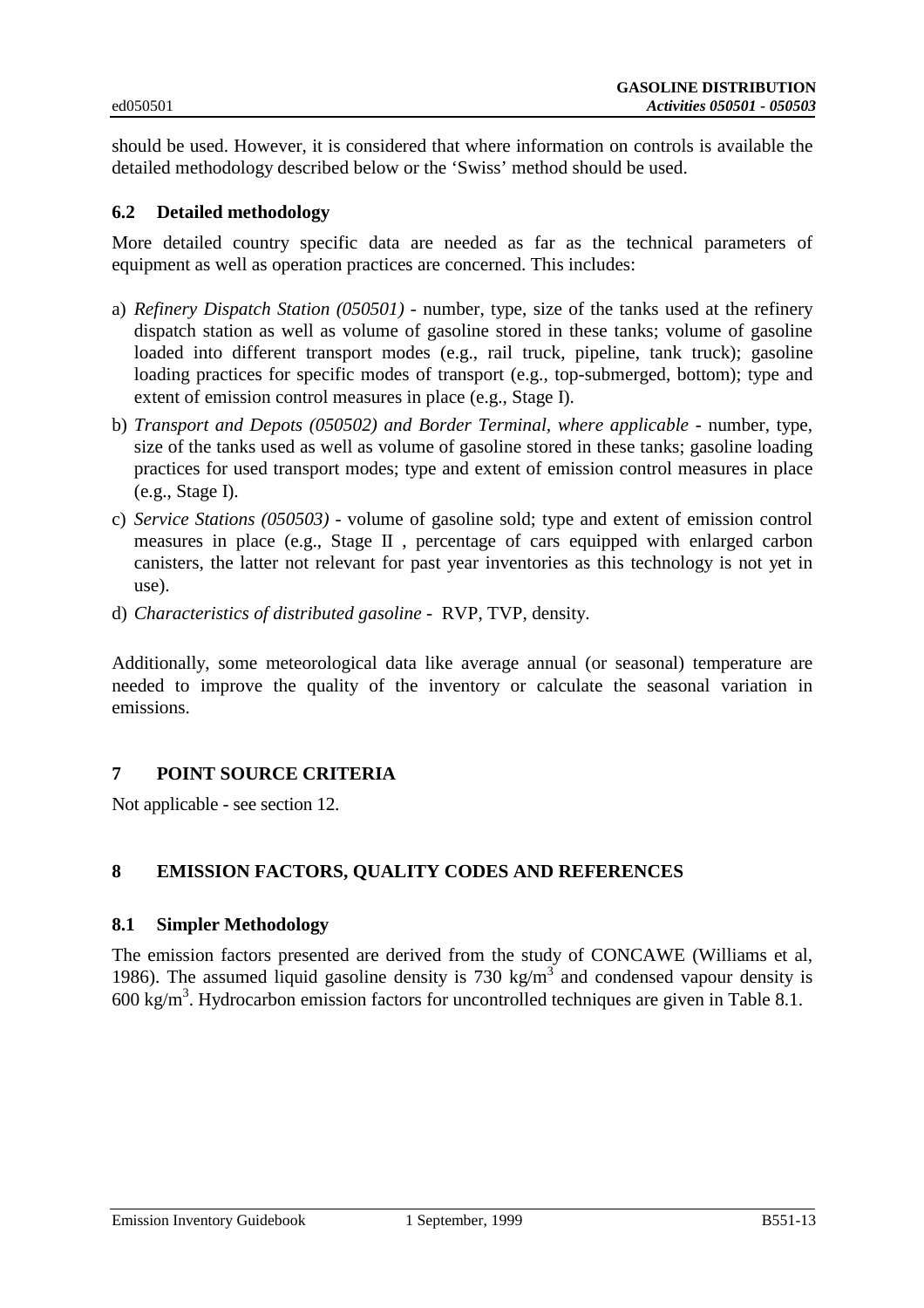| Category                           | <b>Emission factor</b> | <b>Quality code</b> |
|------------------------------------|------------------------|---------------------|
| Refinery Dispatch Station (050501) | 310                    |                     |
| Transport and Depots (050502)      | 740                    | Ð                   |
| Service Station (050503)           | 2880                   |                     |
| Gasoline Distribution (0505)       | 3930                   |                     |

|  |  | Table 8.1: NMVOC emission factors [g NMVOC/Mg of total gasoline handled] |  |  |  |  |
|--|--|--------------------------------------------------------------------------|--|--|--|--|
|--|--|--------------------------------------------------------------------------|--|--|--|--|

Information provided in CORINAIR'90 database suggests that many experts used very similar average emission factors for considered sectors. Average emission factors used for 050501 vary from 200 to 500 g/Mg, for 050502 from about 600 to as much as 3120 g/Mg (in Germany), and for 050503 from 2000 to 4500 g/Mg. The information on gasoline and vapour density is not provided in CORINAIR database. The values provided in the Table 8.1 are also confirmed by Czech estimates provided by Mr. B. Bretschneider (pers. comm.), based on the Czech emission inventory system REZZO. The emission factors estimated at different gasoline terminals (050502) vary from about 300 to nearly 1500 g/Mg with an average of 800 g/Mg of gasoline. For the service stations REZZO suggests emission factors from about 1500 to 2500 g/Mg with an average 1660 g/Mg of gasoline, it is not clear though if the emissions from loading of the tanks at the service stations are included in this estimate, i.e. it might represent emissions from car refuelling and spillage only.

# **8.2 Detailed Methodology**

The emission factors given in this section are derived from the CONCAWE studies (see Williams et al, 1986; Foster et al, 1987) assuming the following typical European gasoline properties:

| true vapour pressure (TVP) | $35$ kPa             |
|----------------------------|----------------------|
| liquid molecular weight    | 64 kg/kmol           |
| condensed vapour density   | $600 \text{ kg/m}^3$ |
| liquid gasoline density    | $730 \text{ kg/m}^3$ |

Additionally, emission factors reported in the ECE, 1990 study are given in brackets. They are, in general, based on experience of the United States Environment Protection Agency (US EPA).

# **8.2.1 Refinery Dispatch Station (050501)**

It is assumed that there are only external floating roof (EFR) tanks in use at the refineries. They are equipped with mechanical shoe primary seal (see section 3.3.3.1. in Williams et al, 1986). Storage tank emissions are the sum of standing storage and withdrawal emissions.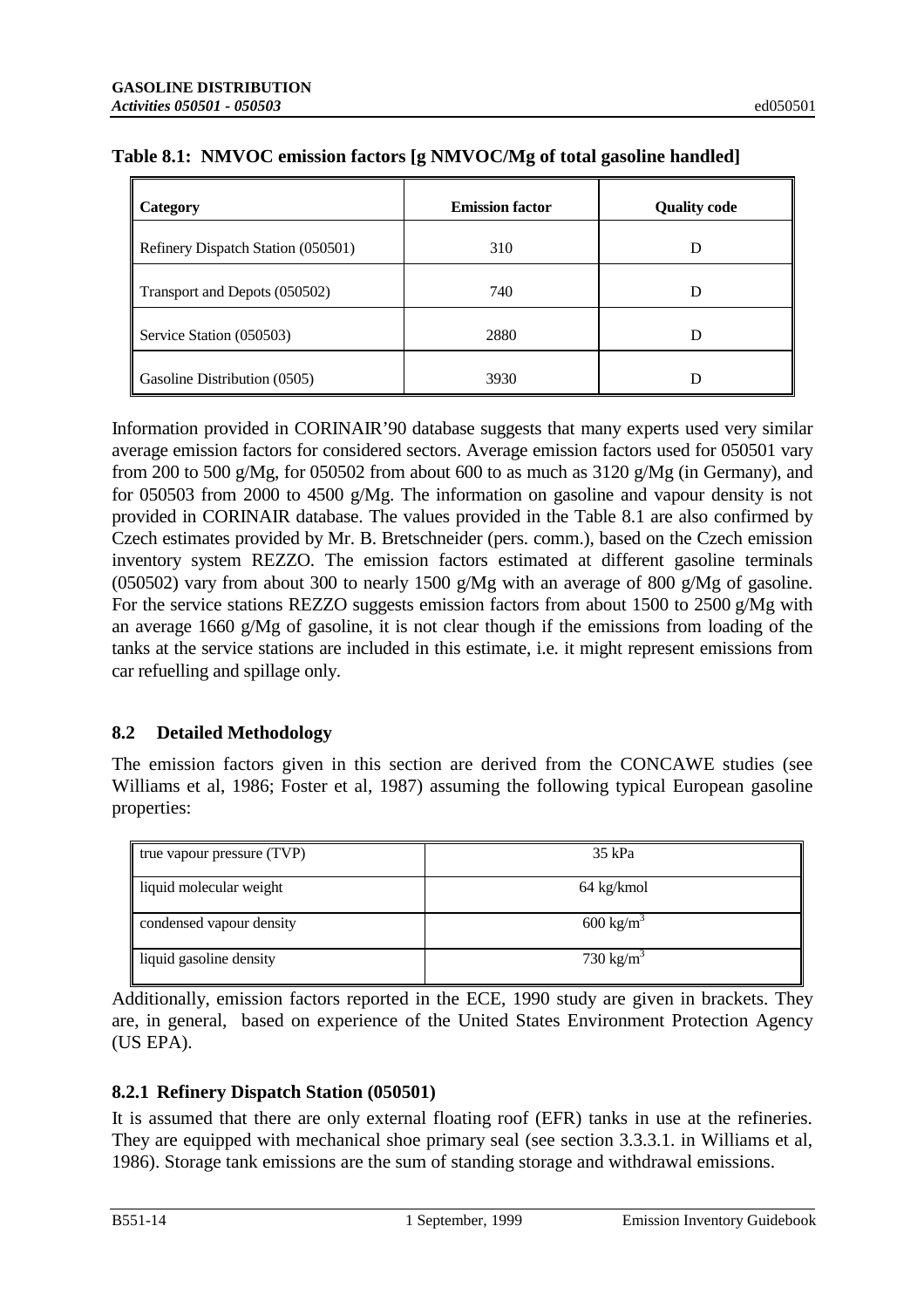The emission factors for ship/barge loading operations are weighted averages of conditions specified in the CONCAWE report (Williams et al, 1986). Where detailed data on the prior cargo and compartment treatment for the previous empty or ballasted voyage are available, emission factors specified in section 3.3.4.5 in Williams et al., 1986 should be used. In brackets emission factors reported in ECE, 1990 are given.

One of the parameters, used to evaluate emission factors for rail/truck tank loading operation, represents the amount of splashing. Its value depends on loading practice as well as the arm outlet height from the bottom of compartment. Some typical values estimated by BP, 1973 were used. Where detailed data exist, the values and the formulas given in section 3.3.4.3 and 3.3.4.4. in Williams et al, 1986 should be used.

**Table 8.2: NMVOC emission factors (uncontrolled) for Refinery Dispatch Station (050501) [g NMVOC / Mg gasoline throughput]**

| Category                                                                                                                                                                                                               | Emission factor $^{1/2)}$                                                                          | <b>Quality code</b>                             |
|------------------------------------------------------------------------------------------------------------------------------------------------------------------------------------------------------------------------|----------------------------------------------------------------------------------------------------|-------------------------------------------------|
| Storage tank emissions (EFR)                                                                                                                                                                                           | 26                                                                                                 | D                                               |
| Loading<br>Pipeline<br>Ship/ocean barge<br>Shallow draft barge<br>Rail cars<br>Top-submerged<br>Top-partial splashing<br>Road trucks:<br>Splash loading<br>Top - partial splashing<br>Top - submerged<br><b>Bottom</b> | 0<br>300 (430)<br>560 (640)<br>500 (800)<br>1060 (2000)<br>(2050)<br>870<br>450 (670)<br>410 (670) | C<br>$\mathcal{C}_{\mathcal{C}}$<br>D<br>E<br>D |

1) reported emission factors are based on Williams et al., 1986

 $^{2)}$  emission factors in brackets are based on ECE, 1990.

## **8.2.2 Transport and Depots and Border Terminals (050502)**

The breathing emissions during transport of gasoline from the refinery to the marketing depots or service stations are not significant, they are assumed to be less than 0.001% liquid volume (see Williams et al, 1986). Ballasting emissions depend on intake of ballast water after a gasoline cargo discharge. In table 8.3, intake of water is expressed as percent volume of gasoline discharged. In the study by ECE, 1990 an average emission factor, based on US EPA experience, is given in brackets. For external floating roof (EFR) and internal floating cover (IFC) tanks, storage emissions are the sum of standing storage and withdrawal emissions. Fixed roof tanks storage emissions are the sum of working and breathing emissions (see section 3.4 of this document).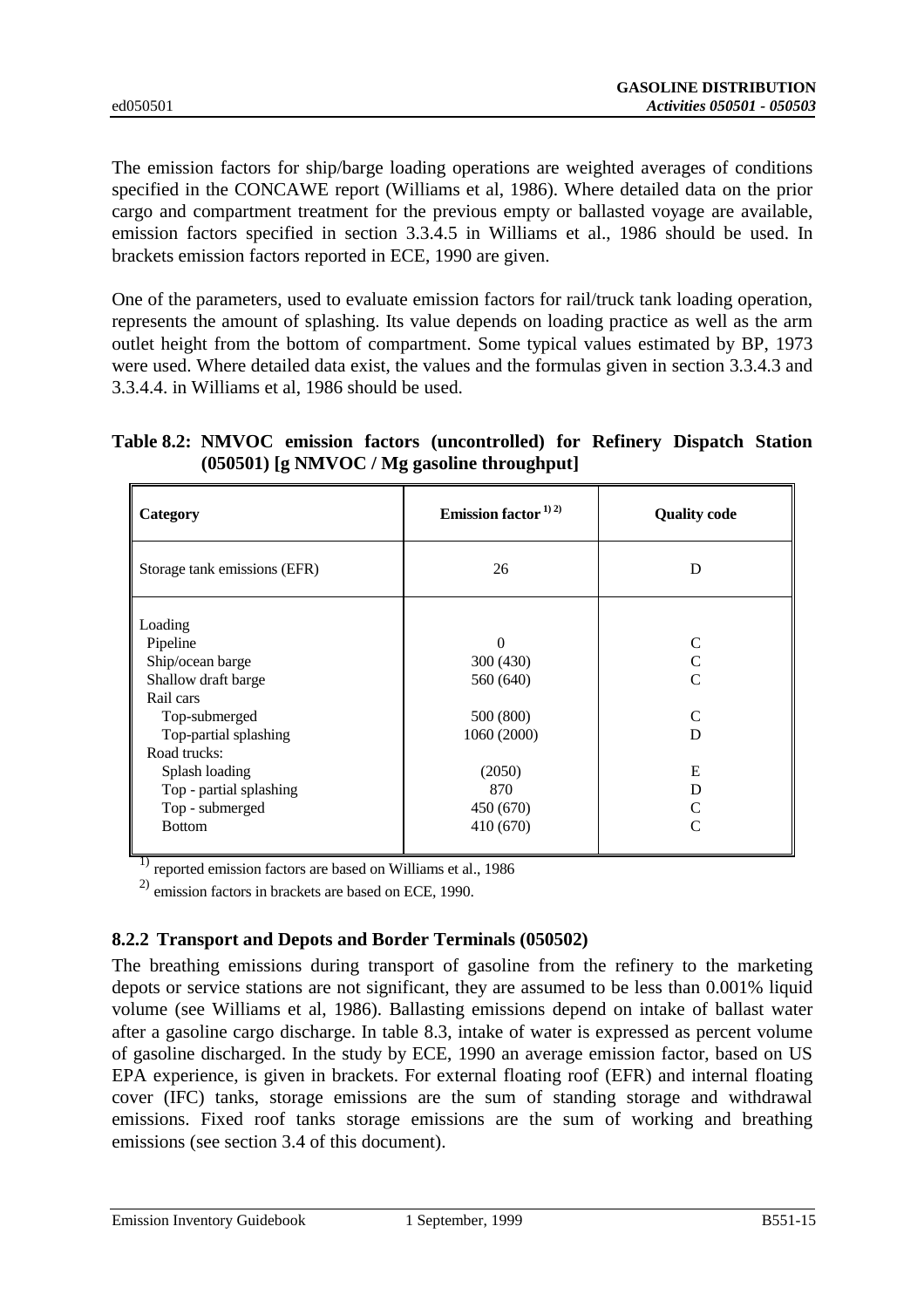Where Border Terminals are equipped with storage tanks comparable to the tanks in the refinery and other modes of transport than road trucks are used, coefficients from table 8.2 should be applied accordingly.

# **Table 8.3: NMVOC emission factors (uncontrolled) for gasoline - Transport and Depots [g NMVOC/ Mg gasoline throughput]**

| Category                                                 | Emission factor $^{1/2)}$ | <b>Quality code</b>         |
|----------------------------------------------------------|---------------------------|-----------------------------|
| Transport from refinery                                  | < 8                       | $\mathbf C$                 |
| Ballasting (ships/barges)<br>water intake - 100%         | 220                       | $\mathsf{C}$                |
| water intake - 30%<br>ECE, 1990                          | 66<br>140                 | $\mathcal{C}$<br>D          |
| Storage tank emissions                                   |                           |                             |
| EFR - primary seal<br>EFR - secondary seal<br><b>IFC</b> | 73<br>5<br>160            | D<br>D<br>D                 |
| Fixed roof                                               | 1570                      | E                           |
| Loading - road trucks                                    |                           |                             |
| <b>Splash Loading</b><br>Top - partial splashing         | (2050)<br>870             | E<br>D                      |
| Top - submerged<br><b>Bottom</b>                         | 450 (670)<br>410 (670)    | $\mathcal{C}$<br>C          |
| Other                                                    |                           |                             |
| Fugitive<br>Spillage                                     | < 8<br>80                 | $\mathsf{C}$<br>$\mathbf C$ |
| Transport to service stations                            | < 8                       | $\overline{C}$              |

<sup>1)</sup> reported emission factors are based on Williams et al., 1986

 $^{2)}$  emission factors in brackets are based on ECE, 1990.

# **8.2.3 Service Stations (including refuelling of cars) (050503)**

Emission factors reported here are derived from CONCAWE study (Williams et al, 1986) and from the report by ECE, 1990 (given in brackets).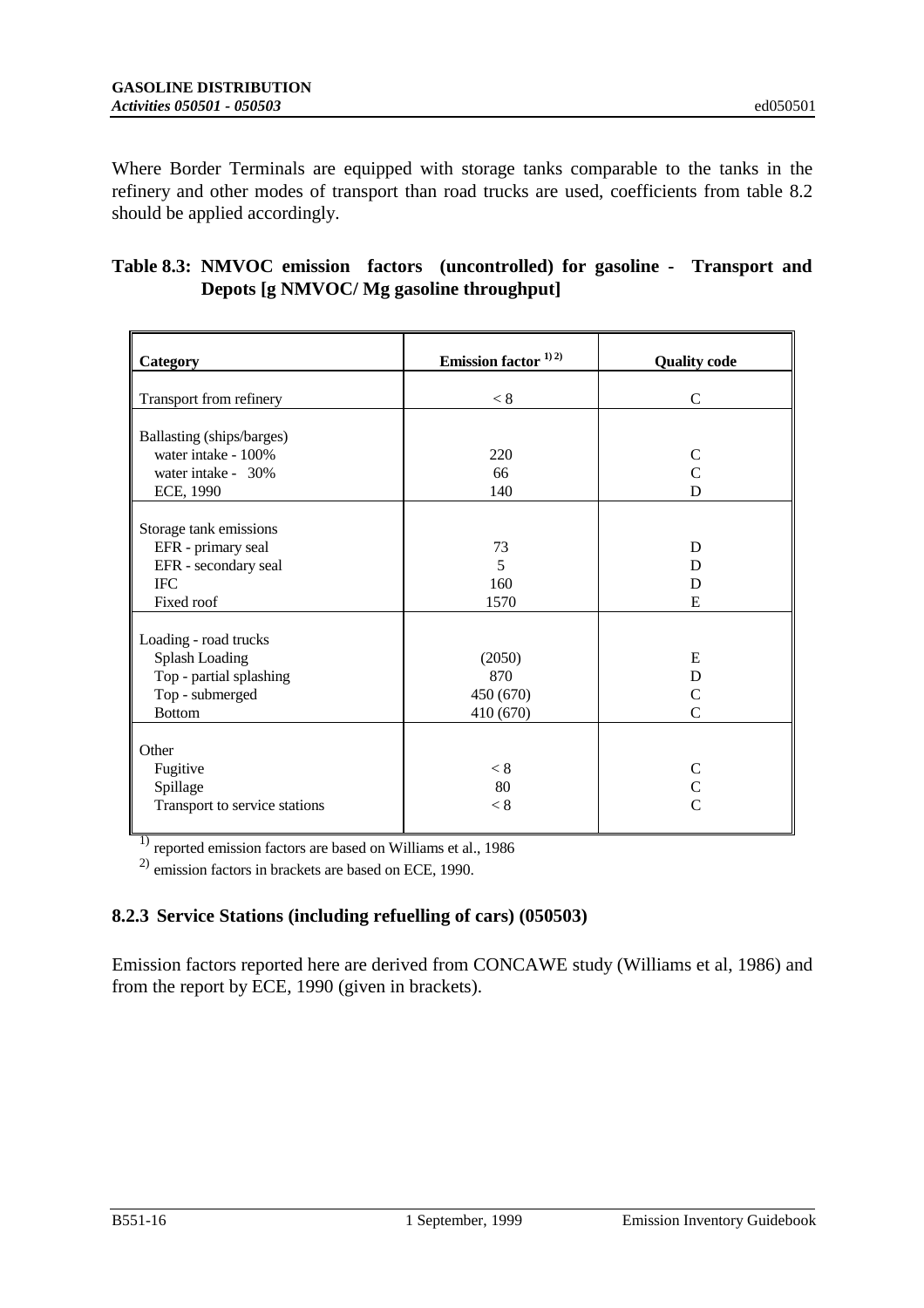# **Table 8.4: NMVOC emission factors (uncontrolled) for Service Stations (050503) [g NMVOC / Mg gasoline throughput]**

| Category                                               | Emission factor $\frac{1}{2}$ | <b>Quality code</b>              |
|--------------------------------------------------------|-------------------------------|----------------------------------|
| Filling/Storage<br>Submerged loading<br>Splash loading | 1315 (1400)<br>(2050)         | $\mathcal{C}_{\mathcal{C}}$<br>C |
| Car filling                                            | 1480 (1800)                   | $\cap$                           |
| Spillage                                               | 80 (110)                      | $\cap$                           |

<sup>1)</sup> reported emission factors are based on Williams et al., 1986

2) emission factors in brackets are based on ECE, 1990.

# **9 SPECIES PROFILES**

Measurements of hydrocarbon composition in the gasoline distribution system are fairly consistent, reflecting the fact that one deals with a single product of relatively constant composition. Thus, measurements taken at tank vents, and downwind from the terminal in unrelated locations give generally the same results. Limited data on emissions from service stations are consistent with the known composition of emissions from terminals handling gasoline (Edwards, et. al, 1986). These data are presented in Table 9.1. The last column in this table shows composition of gasoline vapours from petroleum industry (adapted from Veldt et. al, 1992). The data are averages derived from literature review of measurement experience in many countries (to large extent US - for details see EPA, 1990). According to Veldt et. al, 1992, the composition of gasoline vapour is highly variable depending on liquid composition (e.g., summer and winter blend) as well as on the evaporation process (temperature and time). However, aggregating species to groups as in Table 9.1 shows quite a good agreement of composition derived from both studies.

# **10 UNCERTAINTY ESTIMATES**

In this chapter, the methodology to calculate the emissions from gasoline distribution system as well as from storage of gasoline in the refinery dispatch station is described. However, chapter 040104 'Storage and Handling of Petroleum Products in a Refinery' in this guidebook covers the latter source. Therefore, there is a danger of double counting especially in case when the simplified methodology is used and consequently aggregated emission factors are used. There is a need to discuss this issue and possibly modify the SNAP code, i.e. exclude, for example, emissions from refinery dispatch station from this subsection or replace it by border terminal stations (where applicable) and then the gasoline distribution system would only include gasoline flow outside the refinery.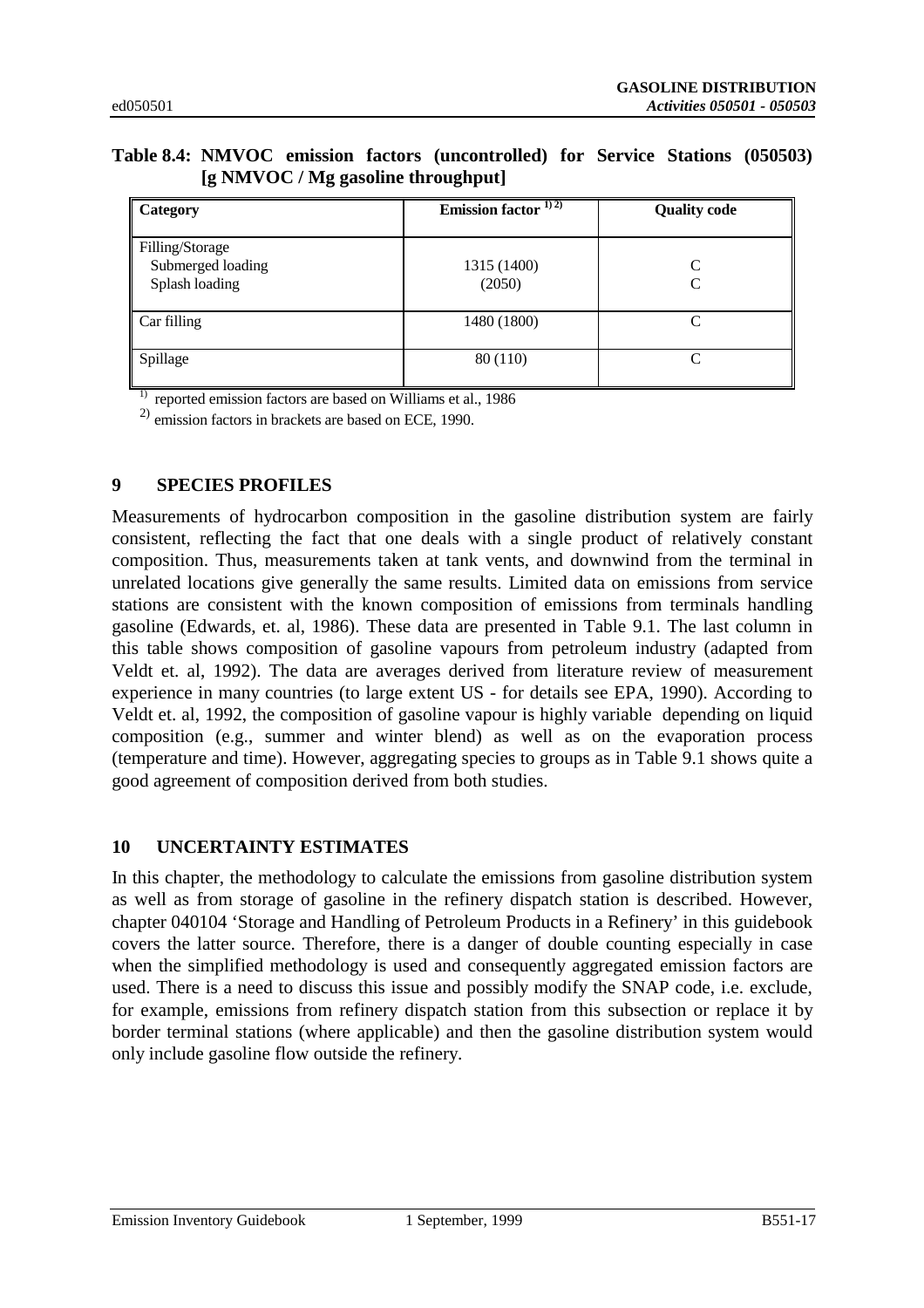| <b>Substance</b> | <b>Tank vent</b> | <b>Downwind</b> | Petroleum ind. |
|------------------|------------------|-----------------|----------------|
|                  |                  |                 |                |
| Alkanes          |                  |                 |                |
| Ethane           |                  |                 |                |
| Propane          |                  | 2.0             | $1.0(0.2 - 2)$ |
| $C_4+$           | 89.2             | 89.1            | 85.0(>45)      |
| Alkenes          |                  |                 |                |
|                  |                  |                 |                |
| Ethene           |                  |                 |                |
| $C_3+$           | 6.9              | 6.5             | 11.0(>5.5)     |
| <b>Aromatics</b> |                  |                 |                |
| Benzene          | 1.1              | 1.5             | $1.0(0.5 - 2)$ |
| Toluene          | 2.0              | 0.9             | $1.5(0.5-3)$   |
|                  | 0.8              |                 | $0.5(0.1 - 1)$ |
| Xylene           |                  |                 |                |
| <b>TOTAL</b>     | 100.0            | 100.0           | 100.0          |

| Table 9.1: VOC profiles of gasoline terminal air samples (Edwards et. al, 1986) and of |
|----------------------------------------------------------------------------------------|
| petroleum industry emissions of gasoline vapour (Veldt et. al. 1992) [wt. %]           |

# **11 WEAKEST ASPECTS / PRIORITY AREAS FOR IMPROVEMENT IN CURRENT METHODOLOGY**

The methodology presented in this chapter is based on hypothetical, representative for Western Europe distribution network but it may not reflect real situation (system configuration) in a particular region or country (compare remarks in section 8 on emission factors used in CORINAIR inventory). Therefore, measurement campaigns carried out by independent groups of experts as well as comparison of emission factors with other countries could provide a valuable input to the continuous improvement of emission estimation technique.

# **12 SPATIAL DISAGGREGATION CRITERIA FOR AREA SOURCES**

Where no detailed information is available on location and throughputs of considered elements of the gasoline distribution network, the emissions from service stations (050503) should be distributed evenly across regions (e.g., administrative units) or grids or based on population data. The same applies to emissions from sub-sector (050502) if the appropriate data are not available although the location and throughput of principal marketing depots as well as border terminals should be known. The location of refineries is usually known (in many countries there are few, if not only one). Therefore, emissions from refinery dispatch stations (050501) can be attributed to a particular region or grid.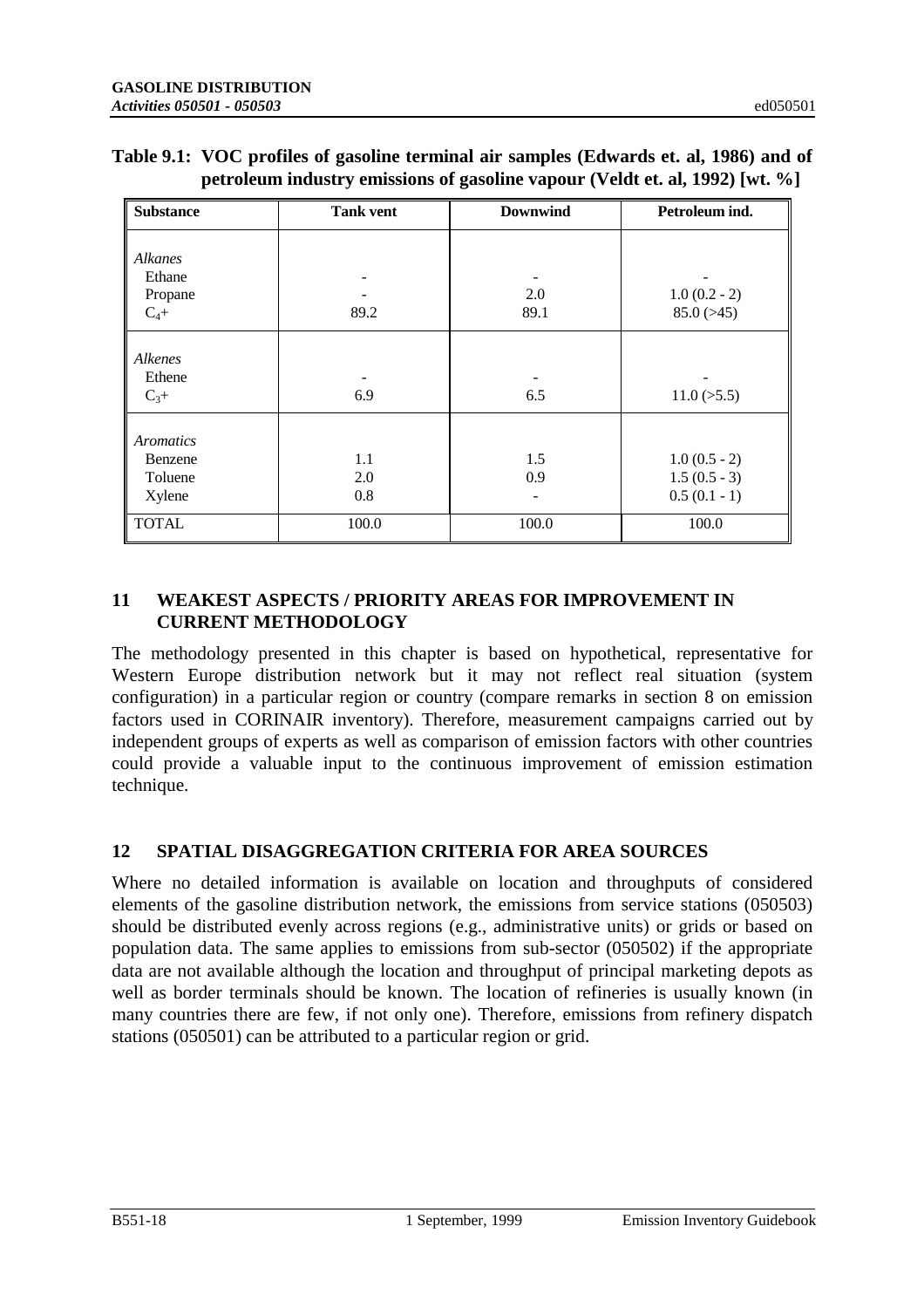# **13 TEMPORAL DISAGGREGATION CRITERIA**

The true vapour pressure (TVP) of gasoline is influenced by its temperature and reid vapour pressure (RVP). It is possible, using equations given in Williams et al, 1986, to calculate emissions, resulting from storage and loading operations, from gasoline distribution sector, including data on gasoline properties (e.g., RVP) and average annual or monthly temperature.

An experimental work carried out by Deutsche Gesellschaft für Mineralölwissenschaft und Kohlechemie (DGMK, 1976) showed a seasonal variation, in filling/storage emissions from service stations, of 0.145/0.125% mass which occurred in summer/winter, respectively.

# **14 ADDITIONAL COMMENTS**

Recently, US EPA has contracted Radian Corporation to develop the methodology to estimate VOC emissions from leaking underground storage tanks (LUST) (R.Ryan, US EPA, pers. communication). LUST are typically not considered a quantifiable source of air emissions until excavation and remediation efforts are initiated. In many cases, the leaking tank and surrounding soil are removed and either placed in piles or evenly spread to allow volatilisation of the contaminant. It is a common practice, especially where the contaminant is highly volatile, like for example gasoline. This note is only to inform about such activity as the final results are not yet available. It is believed that this source of emissions might contribute to local ozone episodes.

To forecast the emissions of VOC from a gasoline distribution system the forecast of gasoline demand is necessary as well as the extent and type of control options introduced. There are usually several energy forecasts available but it is more difficult to find information on possible technical development as well as plans for introducing particular controls. In this case, the emission development scenario could be based on energy forecast and on known current and forthcoming emission regulations, and on current national or international agreements on emission reductions.

# **15 SUPPLEMENTARY DOCUMENTS**

Williams, L. J., D. Beardshall, P. G. Edgington, F.O. Foster, R.H. Lilie, H.D. Richards (1986): Hydrocarbon Emissions from Gasoline Storage and Distribution Systems. Report No. 85/54, CONCAWE, DenHaag, September 1986.

# **16 VERIFICATION PROCEDURES**

The emission factors presented in this chapter are not necessarily representative for a particular region/country due to substantial differences in handling practices, product properties as well as meteorological conditions. The verification can be based on local measurements or measurements performed for similar conditions.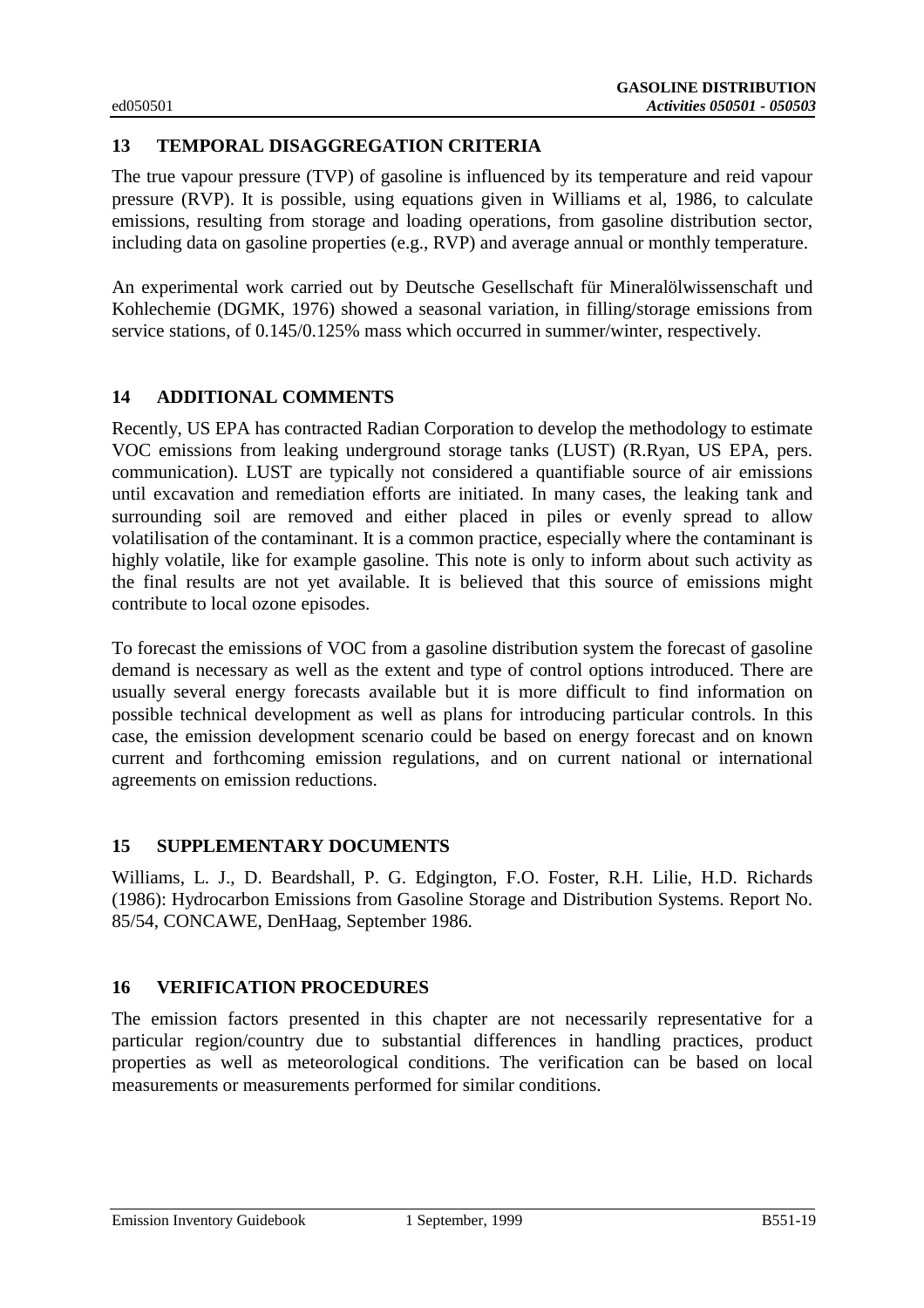# **17 REFERENCES**

Bouscaren, R., N. Allemand, W. F. J. M. Engelhard, S. C. Wallin, K.-H. Zierock (1988): Volatile Organic Compounds and Nitrogen Oxides - Cost Effectiveness of Measures Designed to Reduce the Emissions of Precursors of Photochemical Oxidants, Phase 1 - Final Report. Commission of the European Communities, Report No. EUR 11856 EN, May 1988.

Bouscaren, R. (1990): Volatile Organic Compounds: EC - Emission Inventory (CORINAIR Project) in proceedings from "Workshop on Long-Range Transport of Organic Pollutants", Stockholm, Sweden, March 12-14, 1990. Report 3807, Swedish Environmental Protection Agency.

BP (British Petroleum Co) (1973): Emissions of gasoline vapour when loading transport media in Germany. Parts 1 and 2. Operations Services Branch Report No. 187, British Petroleum Co., July 1973 London.

CCME (Canadian Council of Ministers of the Environment) (1991): Environmental Code of Practice for Vapour Recovery in Gasoline Distribution Networks. Prepared by the National Task Force on Vapour Recovery in Gasoline Distribution Networks. CCME-EPC/TRE-30E, CCME, Canada.

DGMK (Deutsche Gesellschaft für Mineralölwissenschaft und Kohlechemie) (1976): Messung und Ermittlung von Kohlenwasserstoffen-Emissionen bei Lagerung, Umschlag und Transport von Ottokraftstoffen und Prüfen von Verfahren zur Beherrschung dieser Emissionen. Parts I, II and III. Report No. 4590. Hamburg, DGMK e.V.

ECE (Economic Commission for Europe) (1990): Emissions of Volatile Organic Compounds (VOC) from Stationary Sources and Possibilities of their Control - Final Report. ECE - VOC Task Force, Karlsruhe, July 1990.

Edwards, A. H. et. al (1986): Volatile Organic Compound Emissions: An Inventory for Western Europe. Report No. 2/86. DenHaag, CONCAWE

Environment Canada (1989): Development of a National Nitrogen Oxides (NOx) and Volatile Organic Compounds (VOC) Management Plan for Canada. Technical Annex on: I - Environmental Objectives and Criteria; II - NOx Emissions and Control Technologies; III - VOC Emissions and Control Technologies. Conservation and Protection, Environment Canada, July 1989

EPA (United States Environmental Protection Agency) (1985): Compilation of Air Pollutant Emission Factors, Vol. 1, 'Stationary Point and Area Sources'. EPA Report No AP-42, fourth edition.

EPA (United States Environmental Protection Agency) (1990): Air Emissions Species Manual. Volume I: Volatile Organic Compound Species Profiles - Second Edition. EPA-450/2-90-001a, January 1990

Foster, F. O., R. H. Lilie, W. G. Roberts, G. A. van Ophem (1987): Cost-Effectiveness of Hydrocarbon Emission Controls in Refineries from Crude Oil Receipt to Product Dispatch. Report No. 87/52, CONCAWE, Den Haag, January 1987.

Fudala, J. (1993a): Report on NMVOC Emission in Poland in EMEP Grid for the year 1990. Institute for Ecology of Industrial Areas, Katowice, December 1993.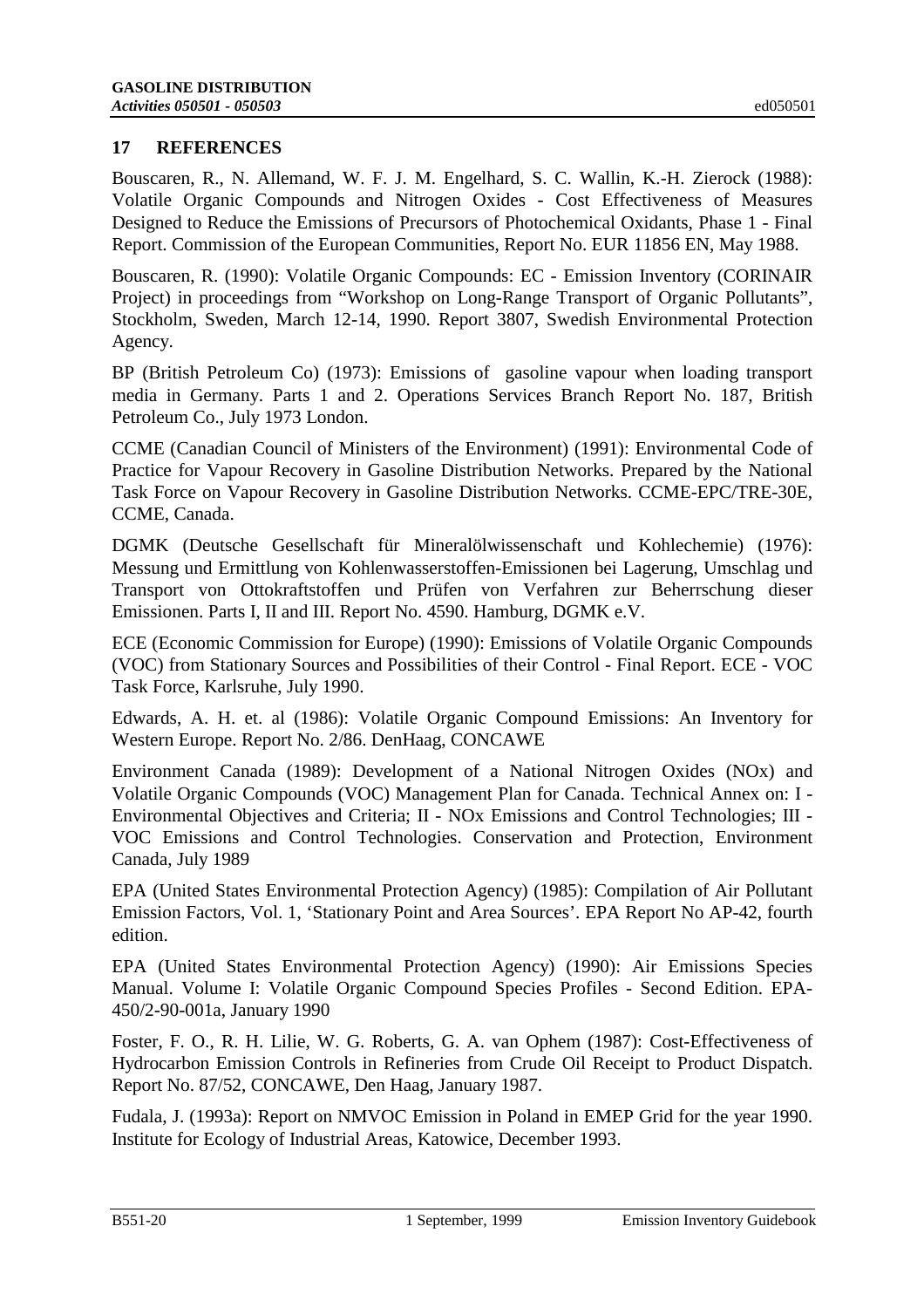Fudala, J. (1993b): Report on NMVOC Emission in Poland for the year 1992. Institute for Ecology of Industrial Areas, Katowice, December 1993.

KWS 2000 (Project Group Hydrocarbons 2000) (1989): Control Strategy for Emissions of Volatile Organic Compounds. Ministry of Hausing, Physical Planning and Environment. The Netherlands, February 1989.

Made, B. (1988): Control of VOC Emissions from Oil Refineries - Technologies Currently in Place in Canada. Environment Canada.

Mareckova, K. (1994): CORINAIR 90 Emission Inventory for Slovakia - Final Report. Slovak Hydrometeorological Institute (SHMI), Department of Environmental Protection, Bratislava.

McArragher, J. S. et. al (1987): An Investigation Into Evaporative Hydrocarbon Emissions from European Vehicles. Report No. 87/60, CONCAWE, The Hague.

McGettigan, M. F. (1993): CORINAIR 1990 Emission Inventory for Ireland - Final Report. Environmental Research Unit, Department of the Environment. Dublin, July 1993.

OECD (Organisation for Economic Co-operation and Development) (1990): Emission Inventory of Major Air Pollutants in OECD European Countries. Environment Monographs No. 21. OECD, Paris

Passant, N. R. (1993): Emissions of Volatile Organic Compounds from Stationary Sources in the United Kingdom. LR 990, Warren Spring Laboratory, December 1993.

Pazdan, W. et. al (1994): CORINAIR - Poland 1990 - Final Report. ATMOTERM, Opole.

Richards, H. D. et. al (1990): VOC Emissions from Gasoline Distribution and Service Stations in Western Europe - Control Technology and Cost-effectiveness. Report No. 90/52. Brussels, CONCAWE

Rode, B. (1993): VOC Emissions in Slovenia in 1988. in Baars, H.P. et. al [ed] Proceedings of the TNO/EURASAP Workshop on the Reliability of VOC Emission Data Bases, June 9- 10, 1993. IMW-TNO Publication P 93/040. Delft, The Netherlands.

Schürmann (1994): Study on the Detailed Methodology of the Determination of VOC-Emissions in Gasoline Distribution (DRAFT). Weyer Verfahrenstechnik, Basel, Switzerland. December 19, 1994. Study on request of Federal Office of Environment, Forests and Landscape, Section Air Pollution Control, Bern, Switzerland.

VDI (Verein Deutscher Ingenieure) (1985): Emissionsminderung Raffinerieferne Mineralölvertriebsläger. VDI - Kommission Reinhaltung der Luft, VDI 3479. VDI-Verlag GmbH, Düsseldorf, Germany, July 1985.

Veldt, C., A. Bakkum, R. Bouscaren (1992): Default Emission Factors from Stationary Sources (NOx - VOC including CH4) in R. Bouscaren: Default Emission Factors Handbook - Second Edition. CORINAIR Inventory, Commission of the European Communities. CITEPA, Paris, January 1992.

Williams, L. J., D. Beardshall, P. G. Edgington, F.O. Foster, R.H. Lilie, H.D. Richards (1986): Hydrocarbon Emissions from Gasoline Storage and Distribution Systems. Report No. 85/54, CONCAWE, DenHaag, September 1986.